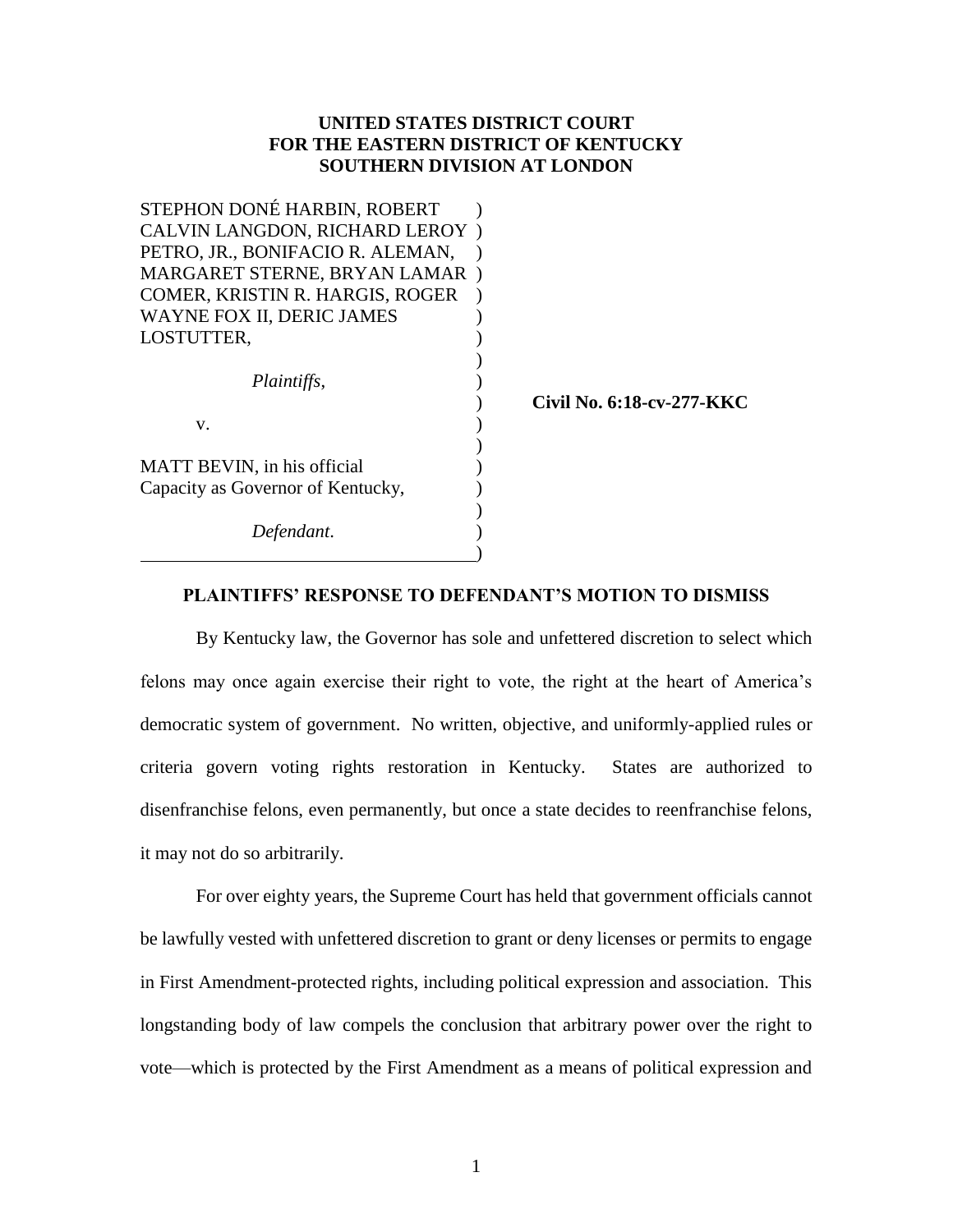association—is unconstitutional. For this reason, Plaintiffs have asserted that Kentucky's voting rights restoration scheme for felons violates the First Amendment. Defendant largely ignores the relevant First Amendment case law and instead has fixated on Plaintiffs' current ineligibility to vote and cited to inapposite Fourteenth Amendment due process and equal protection cases. Plaintiffs have not asserted any Fourteenth Amendment claims.

## **I. Plaintiffs have standing to sue Defendant Governor Matt Bevin for these First Amendment violations.**

Plaintiff Margaret Sterne's claims are now moot and can be dismissed. Though the Executive Order restoring her civil rights was apparently signed and dated on December 20, 2018, Ms. Sterne's attached declaration shows that Defendant did not mail her the Executive Order until February 6, 2019, two days after Ms. Sterne joined this lawsuit as a Plaintiff in the Fourth Amended Complaint. *See* Exhibit 1 (Declaration) and Exhibit A to Exhibit 1 (image of postmarked letter).

The remaining Plaintiffs have standing to sue on these First Amendment claims. As the Supreme Court has made clear, plaintiffs challenging an arbitrary administrative licensing scheme governing the exercise of First Amendment-protected rights need not apply for and be denied a license prior to challenging the scheme's constitutionality. *See City of Lakewood v. Plain Dealer Publ'g Co.*, 486 U.S. 750, 755–56 (1988) ("[W]hen a licensing statute allegedly vests unbridled discretion in a government official over whether to permit or deny expressive activity, one who is subject to the law may challenge it facially without the necessity of first applying for, and being denied, a license." (collecting cases)); *Ohio Citizen Action v. City of Englewood*, 671 F.3d 564, 580–81 (6th Cir. 2012) (but for mootness, suggesting plaintiffs would have had standing to assert First Amendment claim against unfettered discretion in curfew waiver law "regardless whether [the organization]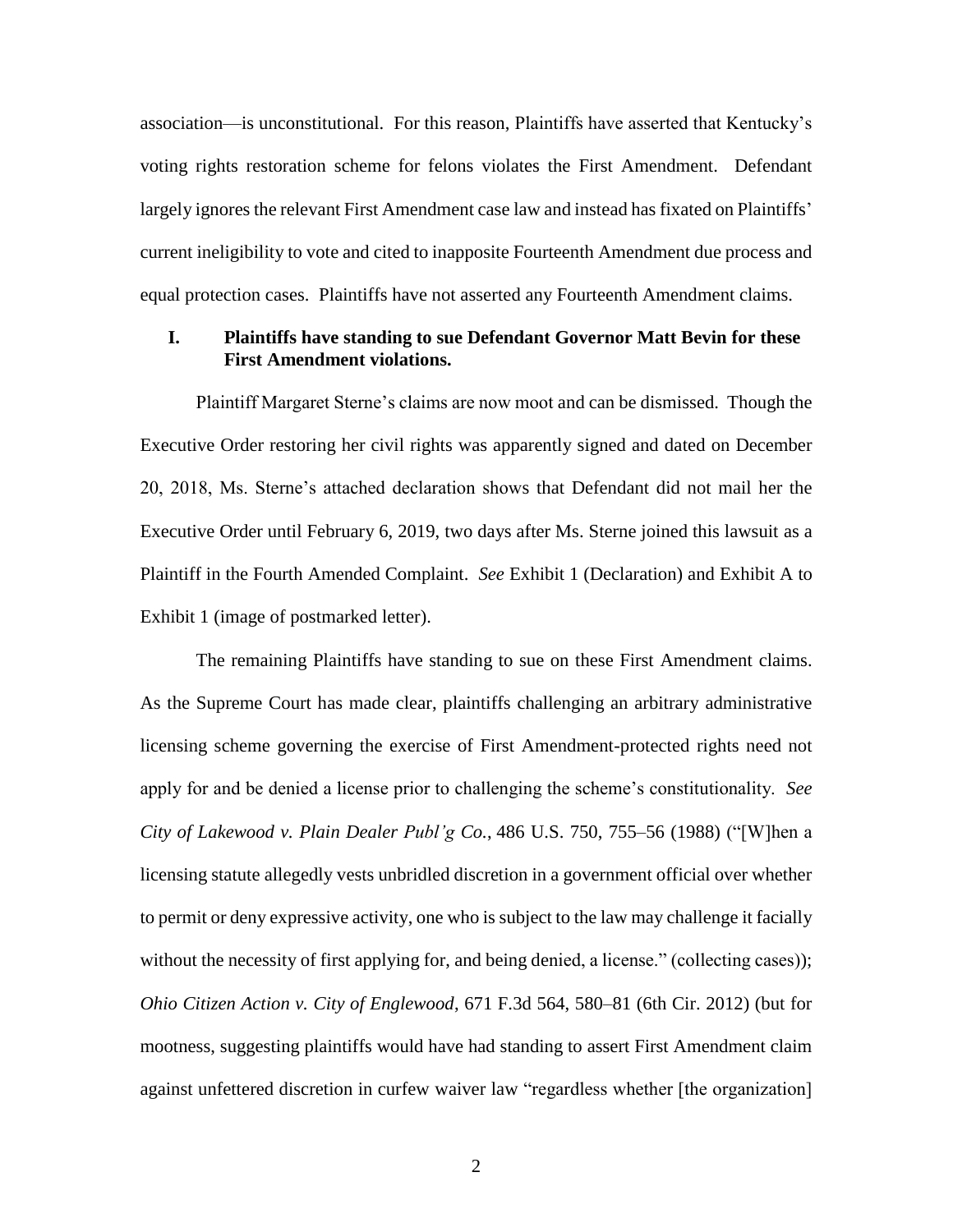or its members suffered any injury linked to its use"); *Miller v. City of Cincinnati*, 622 F.3d 524, 532 (6th Cir. 2010) (same); *Prime Media, Inc. v. City of Brentwood*, 485 F.3d 343, 351 (6th Cir. 2007) (same).

Defendant relies on *El-Amin v. McDonnell*, No. 3:12–cv–00538–JAG, 2013 WL 1193357, at \*4–5 (E.D. Va. Mar. 22, 2013) for the principle that each Plaintiff must have applied for restoration to have standing to sue. However, the pro se plaintiff in *El-Amin* brought *only* claims rooted in the Fourteenth Amendment and the Eighth Amendment. As the Supreme Court and Sixth Circuit precedents establish, anyone subject to a licensing scheme can bring a First Amendment challenge to that scheme without first applying.

# **II. Plaintiffs have stated a First Amendment unfettered discretion claim, because Kentucky law vests the Governor with absolute, unfettered power to select which felons may vote and which may not.**

# **a. The First Amendment prohibits arbitrary licensing schemes regulating the exercise of the constitutionally-guaranteed rights to political expression and association, which embrace voting.**

On the merits of Count One, Defendant steers clear of all First Amendment unfettered discretion cases. The Supreme Court has long held that, as a means for citizens to associate with political parties, ideas and causes, voting is protected by the First Amendment. *Cal. Democratic Party v. Jones*, 530 U.S. 567, 574 (2000); *Norman v. Reed*, 502 U.S. 279, 288–90 (1992); *Anderson v. Celebrezze*, 460 U.S. 780, 787–89, 806 (1983); *Kusper v. Pontikes*, 414 U.S. 51, 56–58 (1973); *Williams v. Rhodes*, 393 U.S. 23, 30–31 (1968). The First Amendment also protects voting because it constitutes expressive conduct. That protection covers expressions of support for candidates, parties, and causes, regardless of the format or medium. *City of Ladue v. Gilleo*, 512 U.S. 43, 54–59 (1994) (political yard signs); *Ill. State Bd. of Elections v. Socialist Workers Party*, 440 U.S. 173,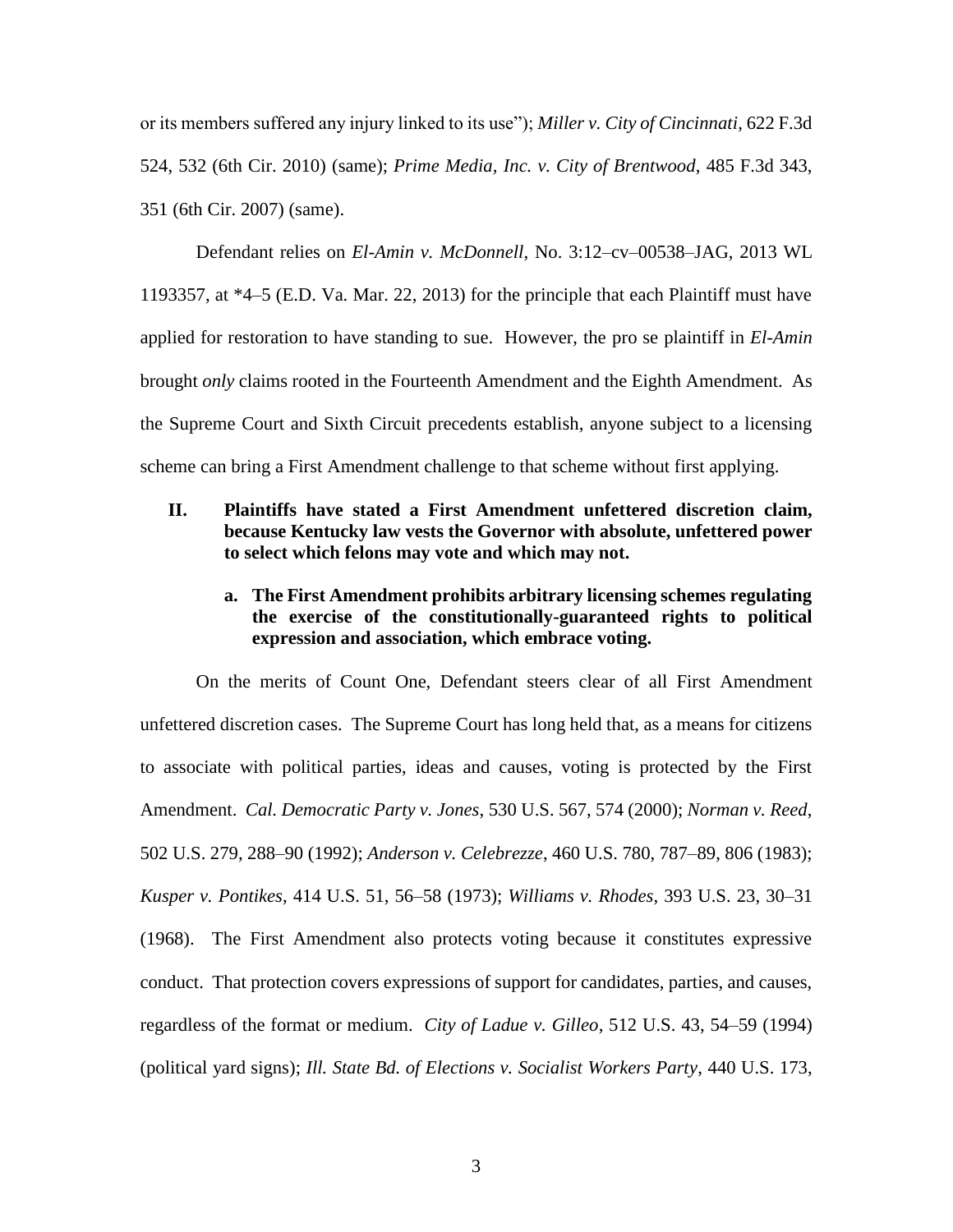184 (1979) (describing ballot access restrictions as "impair[ing] the voters' ability to express their political preferences"); *Buckley v. Valeo*, 424 U.S. 1, 48 (1976) (advocacy for election or defeat of candidates); *Hobbs v. Thompson*, 448 F.2d 456, 469–75 (5th Cir. 1971) (campaign bumper stickers). It would be highly anomalous for all forms of speech and expression in the electoral context to be protected by the First Amendment, except the political choice and expression at the very center of it—voting. Unsurprisingly, Defendant does not contend that the First Amendment fails to protect the right to vote.

Most relevant here, the First Amendment forbids giving government officials unfettered discretion to grant or deny licenses or permits to engage in any First Amendment-protected speech, expressive conduct, association or other protected activity. *Forsyth Cty. v. Nationalist Movement*, 505 U.S. 123, 130–33 (1992). Since 1938, the Supreme Court has consistently applied this doctrine to strike down administrative licensing regimes that conferred limitless discretion as to a wide range of First Amendment freedoms. In *City of Lakewood*, the Supreme Court facially invalidated an ordinance containing "no explicit limits on the mayor's discretion" to grant or deny permit applications for newspaper distribution. 486 U.S. at 769–72. This made the process vulnerable to the "use of shifting or illegitimate criteria" and viewpoint discrimination. *Id*. at 757–58. "This danger [of viewpoint discrimination] is at its zenith when the determination of who may speak and who may not is left to the unbridled discretion of a government official." *Id.* at 763; *see also Shuttlesworth v. City of Birmingham*, 394 U.S. 147, 150–51 (1969) (invalidating permit scheme for marches or demonstrations that lacked "narrow, objective, and definite standards" and was "guided only by [Commissioners'] own ideas of 'public welfare, peace, safety, health, decency, good order, morals or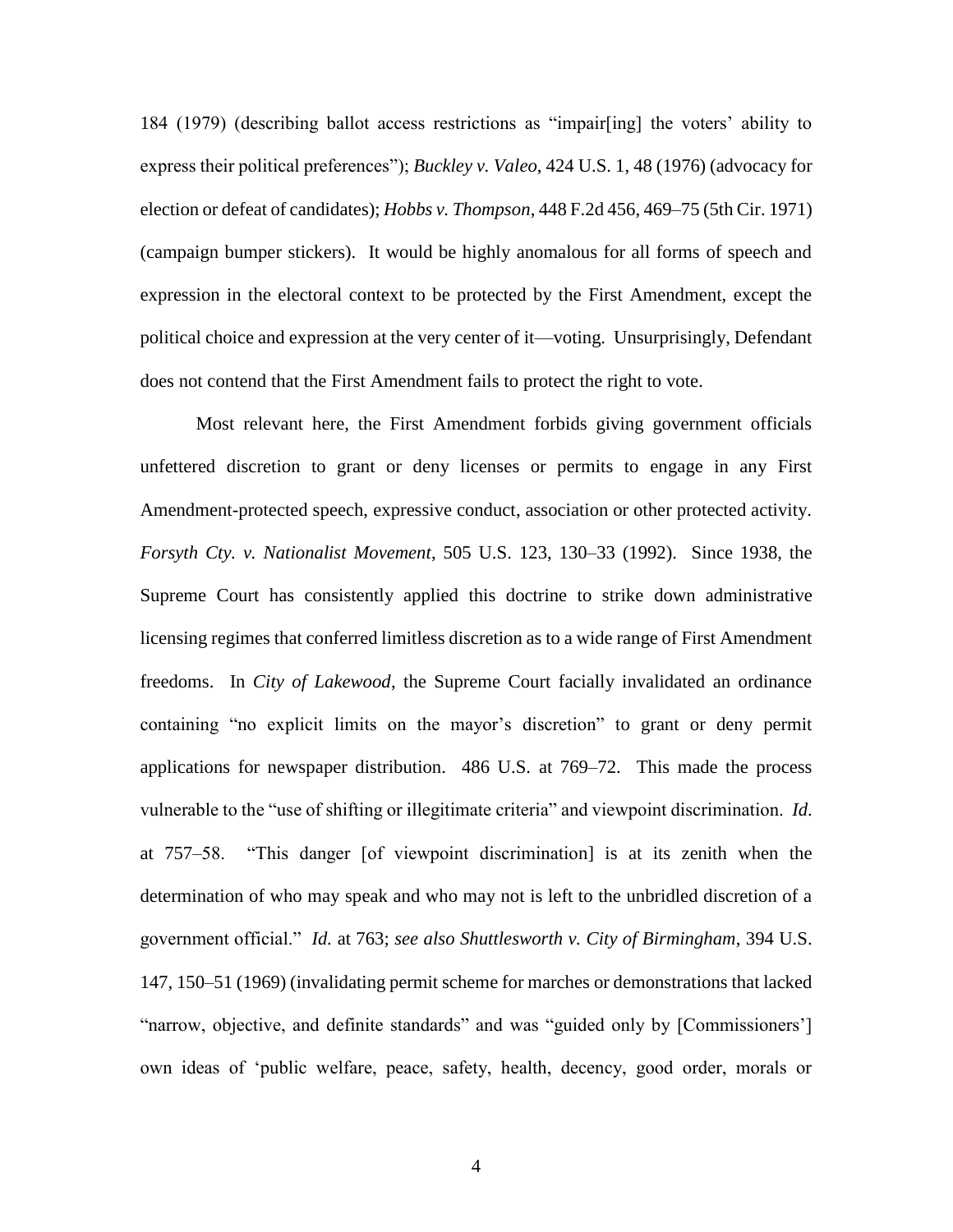convenience'"); *Staub v. City of Baxley*, 355 U.S. 313, 321–22 (1958) (invalidating permit scheme for union solicitation because it made "the peaceful enjoyment of freedoms which the Constitution guarantees contingent upon the uncontrolled will of an official—as by requiring a permit or license which may be granted or withheld in the discretion of such official").

These precedents are legion and consistent. They all stand for the proposition that a law conferring arbitrary, unfettered power to grant or deny a license or permit to engage in constitutionally-protected expression violates the First Amendment. *Saia v. New York*, 334 U.S. 558, 560–62 (1948) (striking down discretionary permit scheme for use of loudspeakers); *Lovell v. City of Griffin*, 303 U.S. 444, 450–53 (1938) (striking down arbitrary permit scheme governing distribution of any literature).<sup>1</sup> The Supreme Court has explained that the existence of an actual, improper discriminatory or biased motive need not be shown to strike down such a law on its face:

Facial attacks on the discretion granted a decisionmaker are not dependent on the facts surrounding any particular permit decision. . . . [T]he success of a facial challenge on the grounds that an ordinance delegates overly broad discretion to the decisionmaker rests not on whether the administrator has exercised his discretion in a content-based manner, but whether there is anything in the ordinance preventing him from doing so.

*Forsyth Cty.*, 505 U.S. at 133 n.10.

l

This case's facts are not materially different from the unconstitutional licensing schemes struck down in the above cases. In all of these cases, no one can engage in the *specific type or manner* of constitutionally-protected activity without first obtaining a

 $<sup>1</sup>$  The Supreme Court continues to demonstrate significant concern when First Amendment</sup> rights are subjected to officials' discretion in the absence of clear, objective standards. *Minn. Voters Alliance v. Mansky*, 138 S. Ct. 1876, 1888–91 (2018).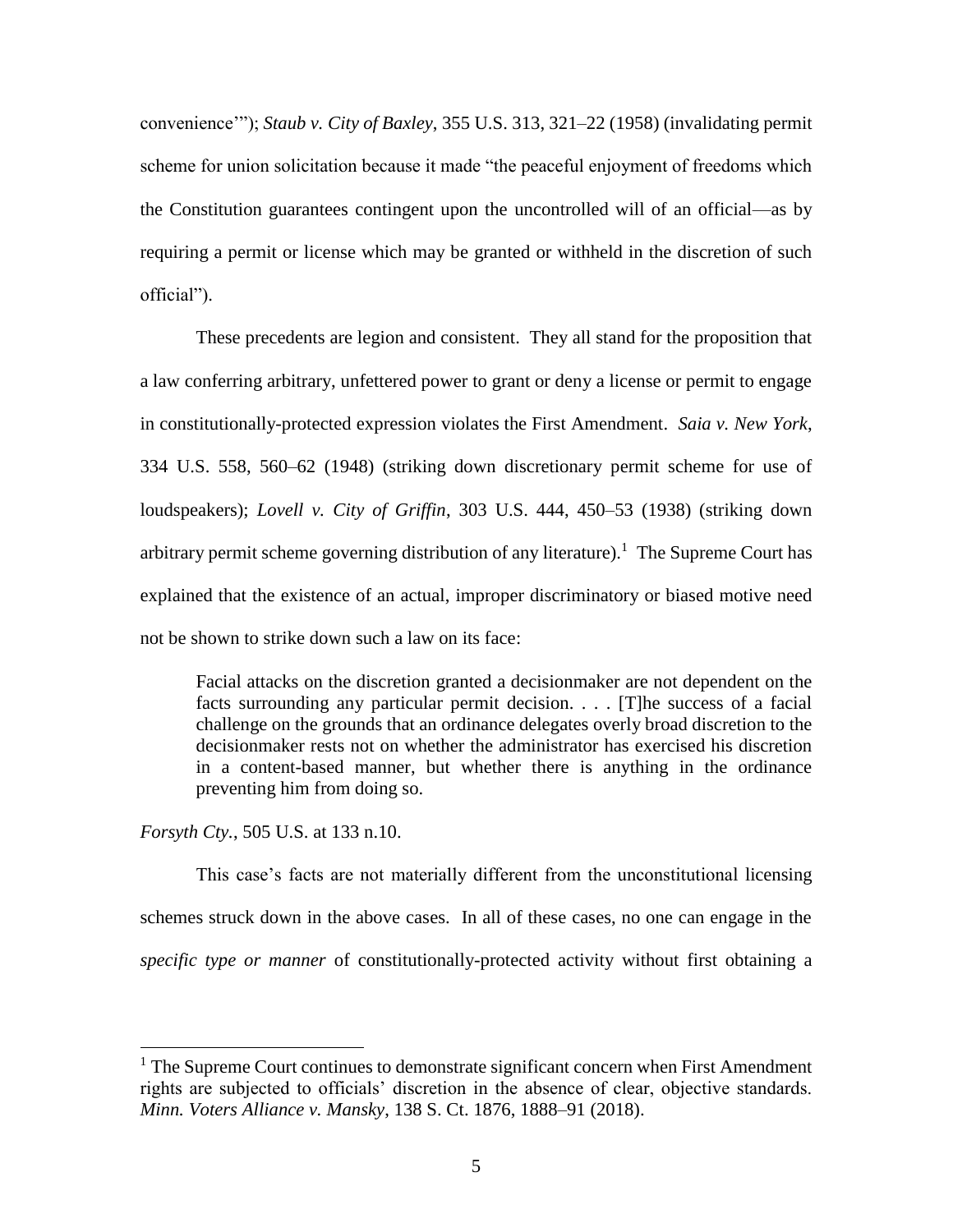license or permit and will be prosecuted if he or she does so. In Kentucky, a class of individuals cannot register and vote without first obtaining a license or permit—an executive order granting restoration—and will be prosecuted if they do so. KY. REV. STAT. §§ 119.025, 532.020(1)(a) (unlawfully registering to vote a Class D felony). There is no material or logical difference between the following statements: "Felons cannot vote, and they must apply and secure approval to regain their right to vote"; and "Felons *can* vote if they obtain prior permission from the Governor." Kentucky's voting eligibility laws cannot strip felons of their constitutional rights; they simply require a certain subset of U.S. citizen adults to obtain state permission—a license—prior to registering and voting.

## **b. Though presently disenfranchised as a matter of state law, Plaintiffs nevertheless retain their First Amendment rights to a non-arbitrary voting rights licensing or allocation system.**

Plaintiffs concededly have been stripped of their right to vote under state law and are not contesting the constitutionality of felon disenfranchisement, as authorized by the Supreme Court's construction of Section 2 of the Fourteenth Amendment. *Richardson v. Ramirez*, 418 U.S. 24, 53–56 (1974). But they cannot be deprived of their federal constitutional rights, and a state reenfranchisement scheme that arbitrarily restores or allocates the right to vote violates the First Amendment.

Defendant's principal argument is that felons are ineligible to vote in Kentucky until restored to their civil rights and therefore cannot claim a constitutional injury from arbitrary decision-making on their restoration applications. DE 32-1 at 16–18. Respectfully, that is contrary to the law and logic. In a closely analogous situation, sixteenand seventeen-year-olds and lawful permanent residents are also not eligible to vote and that ineligibility—a categorical, uniform disenfranchisement—does not *in and of itself*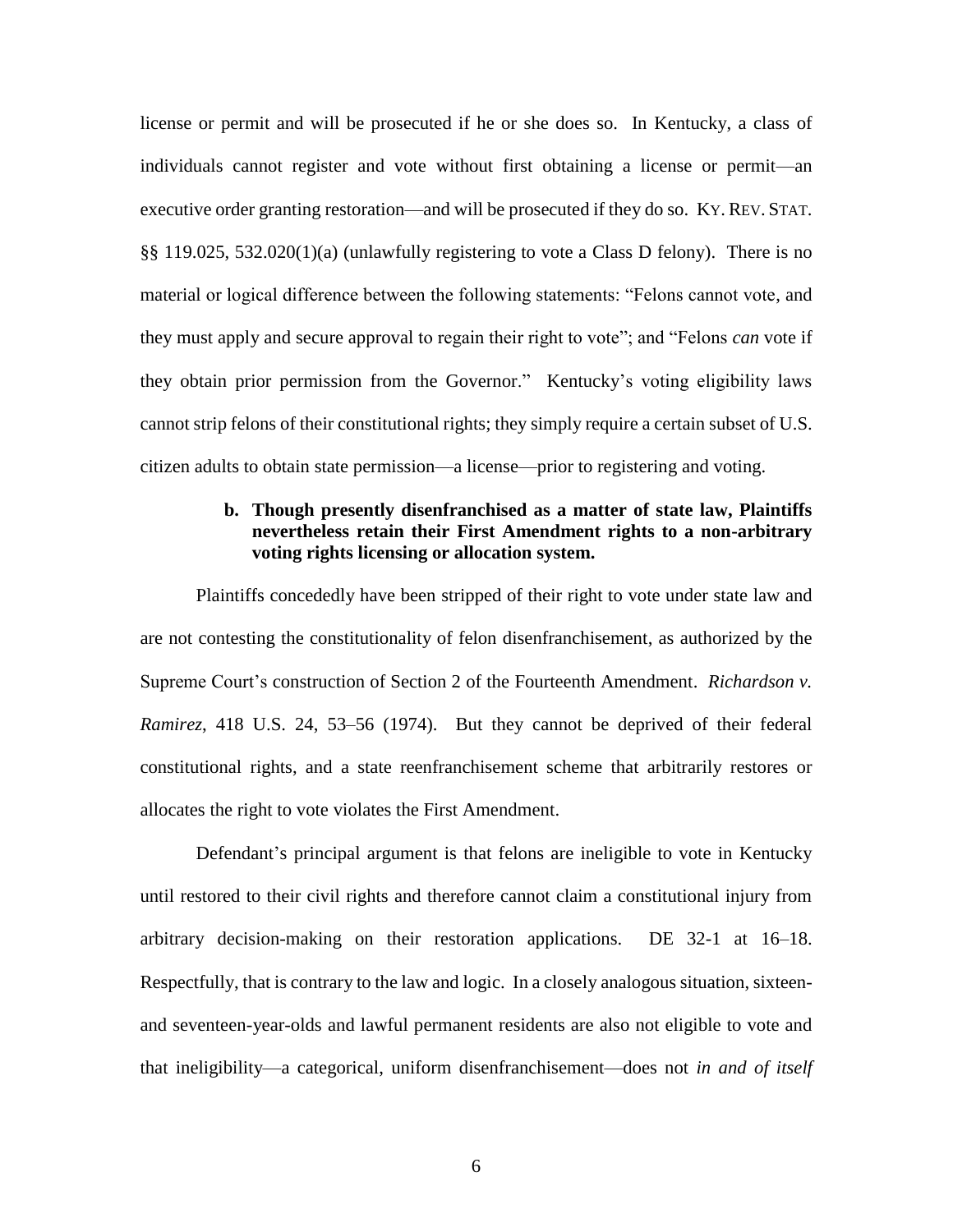violate the Constitution. However, if state or local government officials were vested with the arbitrary power to enfranchise individuals from these two groups, *e.g.*, based upon their subjective evaluation of an essay written on American government, that would trigger and violate the First Amendment unfettered discretion doctrine. In the same way, disenfranchised felons can suffer *federal* constitutional injuries even though *state* law bars them from voting. Since the selective authorization to vote and threshold eligibility are at issue, the only people who can challenge the arbitrary licensing or allocation of voting rights are currently-disenfranchised felons. If felons' injuries were not legally cognizable, no one could challenge the constitutionality of a felon rights restoration scheme—*even for* intentional, express racial, sex, or partisan discrimination<sup>2</sup>—and the Governor's arbitrary decision-making would be immune from judicial review. State officials could make voting rights restoration decisions based on height, attractiveness, or English literacy.

The cases support Plaintiffs' position. The Supreme Court has twice rejected the argument that felon disenfranchisement laws need not comply with constitutional limitations. In *Ramirez* itself, the Supreme Court only addressed and rejected the first of the plaintiffs' two claims, which included: (1) a facial challenge to California's felon disenfranchisement law that contended the state per se could not lawfully deny the vote to

 $2$  Arbitrary restoration is unconstitutional no matter which political party is in power. Nothing in Kentucky law on the reenfranchisement process prevents the Governor from acting on partisan motivation or an educated guess as to a restoration applicant's politics. Imagine a new Governor is sworn in after November's elections and announces that voting rights will only be restored to those who were previously registered as Democrats or even that voting rights restoration decisions would take into account prior party affiliation. Defendant would likely agree those schemes would cause a legally cognizable injury even though the unrestored felons are not presently able to vote. So too, under First Amendment precedent, does a purely discretionary vote-licensing scheme because, by nature, it is vulnerable to arbitrary and discriminatory decision-making.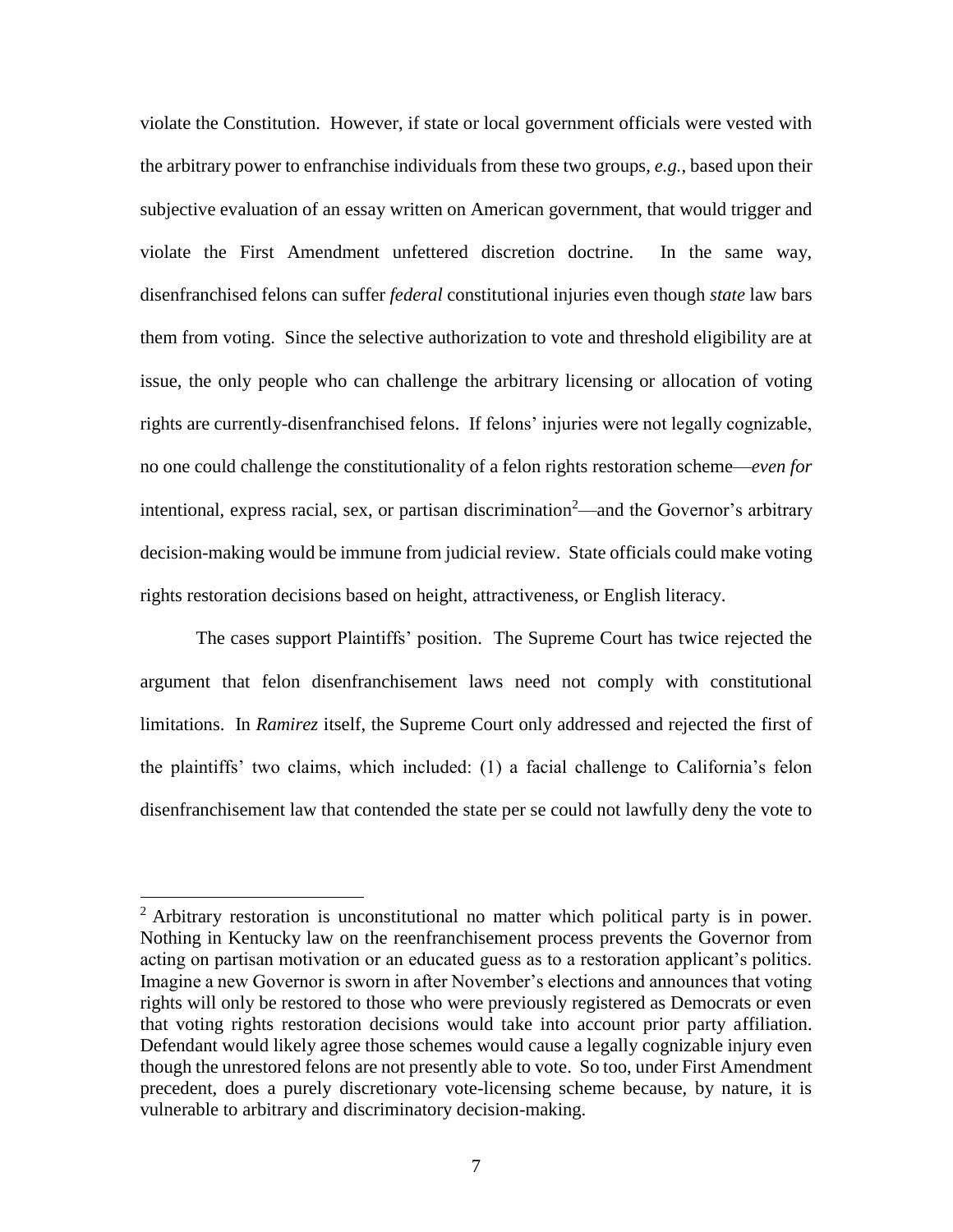felons; and (2) a separate equal protection and due process claim which attacked the lack of uniform enforcement of that law. 418 U.S. at 33–34. Defendant neglects to mention that after holding that Section 2 of the Fourteenth Amendment authorizes states to disenfranchise felons and rejecting the first claim, the Supreme Court remanded the second claim to the Supreme Court of California. *Id*. at 56. If Defendant's theory were correct, the Supreme Court would not have remanded the *Ramirez* plaintiffs' alternative equal protection claim for further adjudication.

Defendant's contention is also belied by the Supreme Court's decision in *Hunter v. Underwood*, which struck down the 1901 Alabama Constitution's felon disenfranchisement provision on a finding of intentional racial discrimination in violation of the Equal Protection Clause. 471 U.S. 222, 231–33 (1985). The Supreme Court clarified that *Ramirez* did not hold that Section 2 of the Fourteenth Amendment precludes felons from challenging disenfranchisement laws when they violate constitutional limitations:

Without again considering the implicit authorization of § 2 [of the Fourteenth Amendment] to deny the vote to citizens 'for participation in rebellion, or other crime,' *see Richardson v. Ramirez*, 418 U.S. 24 . . . (1974), we are confident that § 2 was not designed to permit the purposeful racial discrimination attending the enactment and operation of § 182 which otherwise violates § 1 of the Fourteenth Amendment. Nothing in our opinion in *Richardson v. Ramirez, supra,* suggests the contrary.

*Id*. at 233; *see also Hobson v. Pow*, 434 F. Supp. 362, 366–67 (N.D. Ala. 1977) (holding sex discrimination in felon disenfranchisement scheme violates Equal Protection clause).

Accordingly, it is clear that discriminatory disenfranchisement violates the Constitution. 3 Similarly, discriminatory *reenfranchisement* is also unconstitutional:

l

<sup>&</sup>lt;sup>3</sup> The Supreme Court has never stated that an intentional discrimination claim under the Fourteenth Amendment is the only type of constitutional claim that can be brought against a felon disenfranchisement or reenfranchisement scheme.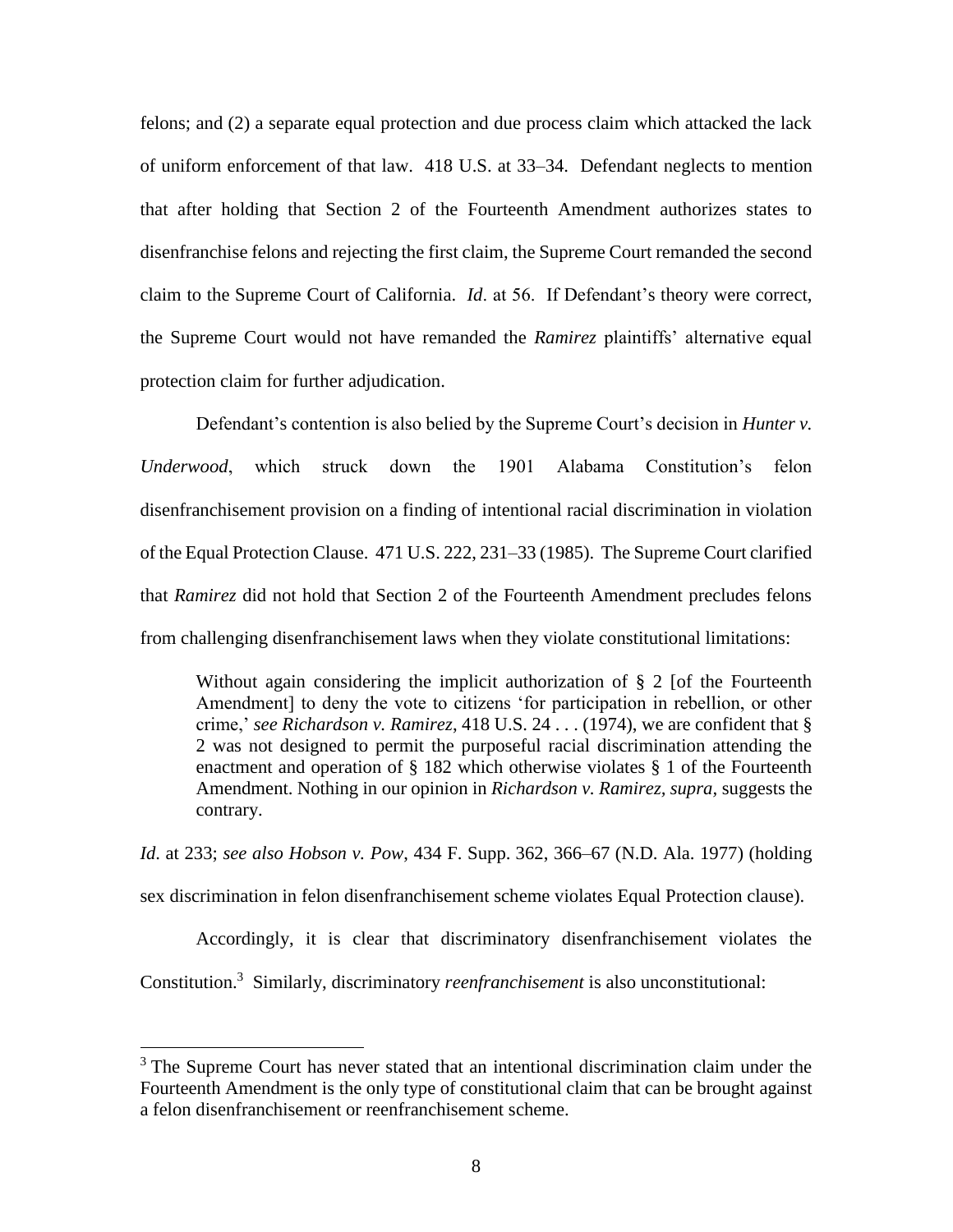[W]e are similarly unable to accept the proposition that section 2 [of the Fourteenth Amendment] removes all equal protection considerations from state-created classifications denying the right to vote to some felons while granting it to others. *No one would contend that section 2 permits a state to disenfranchise all felons and then reenfranchise only those who are, say, white.* 

*Shepherd v. Trevino*, 575 F.2d 1110, 1114 (5th Cir. 1978) (emphasis added). The Court then rejected the plaintiffs' equal protection claim *on the merits*, not for lack of a constitutional interest or injury. *Id*. at 1114–15. Several Courts of Appeals have also stated that arbitrary disenfranchisement would be unconstitutional. *Id*. at 1114; *Owens v. Barnes*, 711 F.2d 25, 26–27 (3d Cir. 1983) ("[T]he state could not disenfranchise similarly situated blue-eyed felons but not brown-eyed felons."); *Williams v. Taylor*, 677 F.2d 510, 515–17 (5th Cir. 1982) (remanding for trial on equal protection challenge to "selective and arbitrary enforcement of the disenfranchisement procedure"). The broad language in *Shepherd*  indicates that the same would hold true for arbitrary reenfranchisement. 575 F.2d at 1114 ("Nor can we believe that section 2 would permit a state to make a completely arbitrary distinction between groups of felons with respect to the right to vote."); *see also Harvey v. Brewer*, 605 F.3d 1067, 1079 (9th Cir. 2010) (noting a state cannot arbitrarily "reenfranchise only those felons who are more than six-feet tall"). All of these courts would be wrong if felons could not claim a constitutional injury once *state* law divested them of their right to vote. Moreover, it would be nonsensical if discriminatory disenfranchisement, discriminatory reenfranchisement, and arbitrary disenfranchisement violated the Constitution, but arbitrary reenfranchisement did not.

If an arbitrary *categorical* distinction between different groups of felons violates the Constitution, then arbitrary determinations made *on a case-by-case basis* untethered to any rules or criteria must also violate the Constitution. After all, courts traditionally view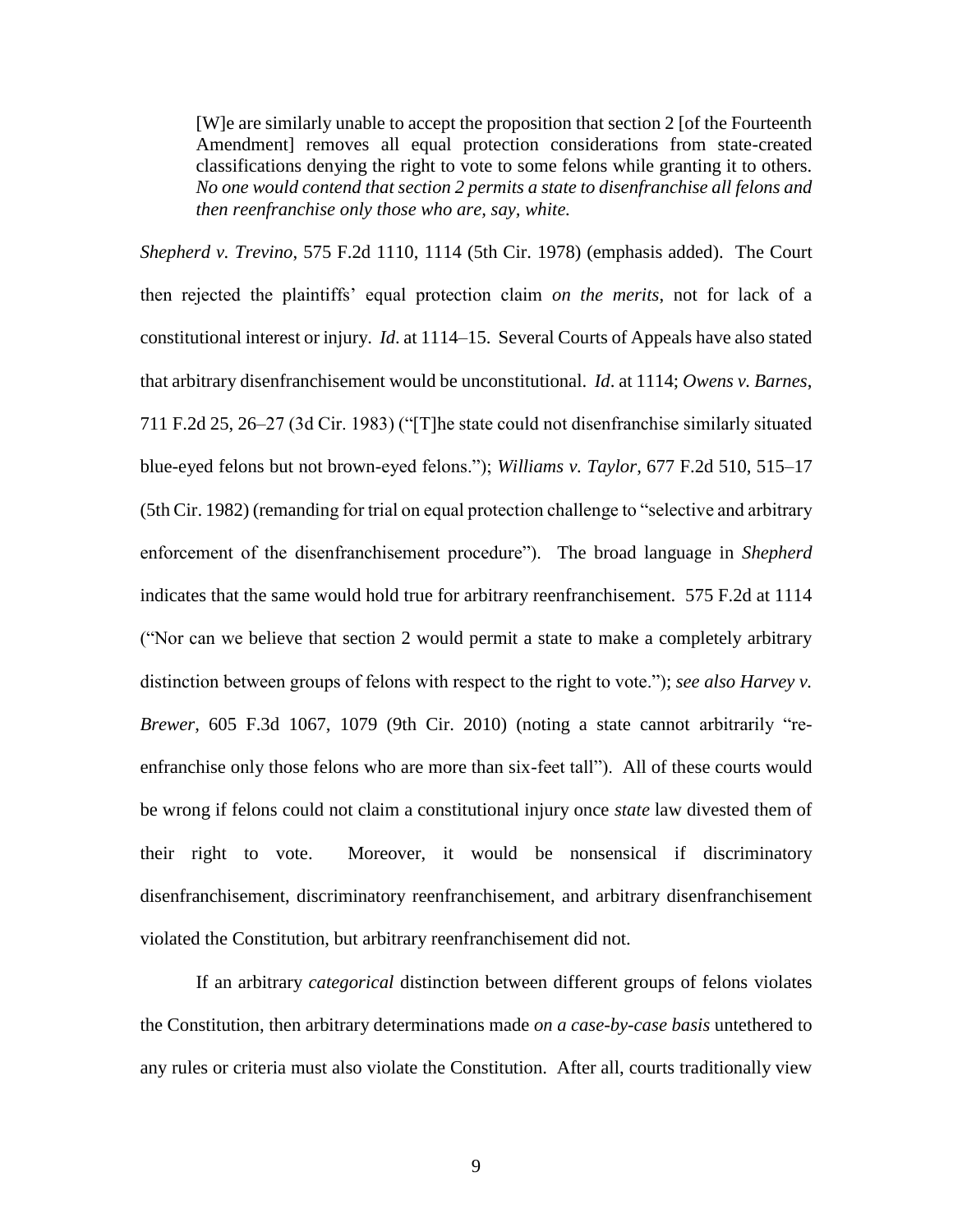unfettered administrative discretion to make case-by-case determinations as far more problematic than legislative line-drawing, and therefore treat the former with much less deference. *See Long Beach Area Peace Network v. City of Long Beach*, 574 F.3d 1011, 1042–43 (9th Cir. 2009) (holding legislative reservation of discretionary, administrative function is subject to unbridled discretion challenge) ("If a legislative body retains discretion to make an important decision as part of that permitting scheme . . . that discretion is distinct from the general discretion a legislative body has to enact (or not enact) laws."); *Gasparo v. City of New York*, 16 F. Supp. 2d 198, 207–16, 221–23 (E.D.N.Y. 1998) (rejecting equal protection challenge to statutory classification singling out newsstands from all sidewalk vendors, but issuing preliminary injunction against unfettered administrative discretion to terminate permits).

The Sixth Circuit's decision in *Johnson v. Bredesen*, 624 F.3d 742 (6th Cir. 2010) is not to the contrary. The plaintiffs in *Johnson* challenged the requirement that felons pay restitution and child support before regaining their right to vote as violations of the Equal Protection Clause, the Twenty-Fourth Amendment's ban on poll taxes, the Privileges and Immunities Clause, and the ban on ex post facto laws. *Id*. at 744–45. Crucially, *Johnson*  did not consider and decide whether selectively licensing or allocating threshold eligibility is lawful, as in this case. In considering the equal protection claim, the Sixth Circuit invoked the plaintiffs' current ineligibility to apply rational basis review, instead of strict scrutiny, not to conclude they had no legally cognizable interest in voting. *Id*. at 746–50. But there is no equal protection challenge in this case, and the tiers of scrutiny have no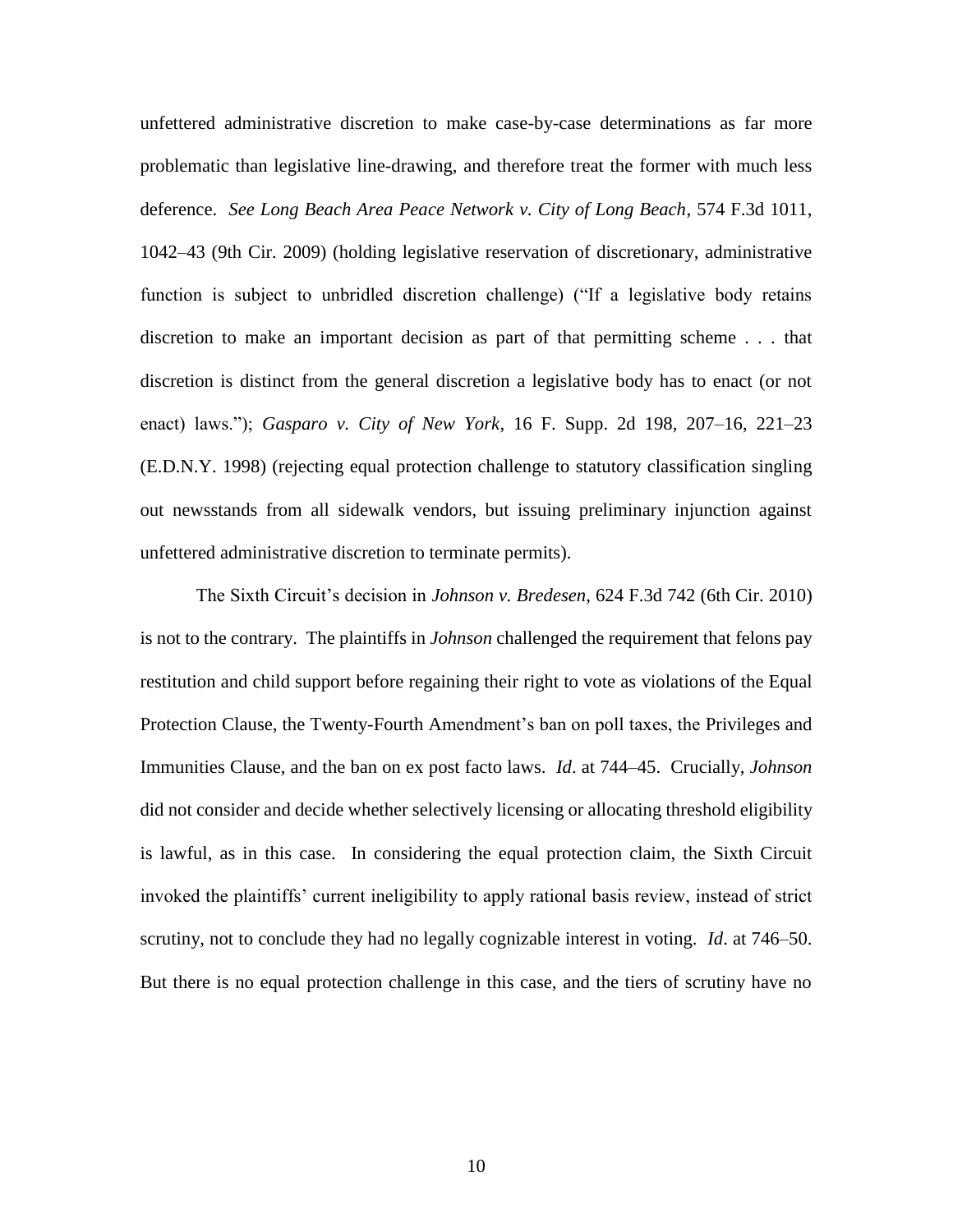application in a First Amendment unfettered discretion challenge. $4$  By contrast, when a licensing scheme governs the exercise of First Amendment rights, officials *per se* cannot be given unfettered discretion to select who may speak, publish, demonstrate, worship in a public park, or vote. Currently-disenfranchised felons are the only individuals who can bring that challenge to arbitrariness in voting eligibility determinations.

Unremarkably, in responding to the Twenty-Fourth Amendment claim in *Johnson*, the Sixth Circuit held that the ban on poll taxes narrowly applies to individuals who currently have a right to vote. *Id*. at 751 ("The re-enfranchisement law does not condition the right to vote on payment of restitution or child support . . ."); U.S.CONST. amend. XXIV ("*The right of citizens of the United States to vote* [in any federal election] shall not be *denied or abridged* by the United States or any State by reason of failure to pay any poll tax or other tax.") (emphasis added). Additionally, the Court noted that legal financial obligations incurred by convicted felons (*and misdemeanants*, who remain eligible to vote) are objective requirements that "exist independently of" felon disenfranchisement and reenfranchisement. *Johnson*, 624 F.3d at 751; *see also Harvey*, 605 F.3d at 1080 ("Plaintiffs' right to vote was not abridged because they failed to pay a poll tax; it was abridged because they were convicted of felonies."). Plaintiffs here do not allege that a current right to vote has been burdened or taxed in some manner, but rather challenge Defendant's system for arbitrarily bestowing threshold voting eligibility. Selective, arbitrary enfranchisement or reenfranchisement and the First Amendment unfettered

<sup>&</sup>lt;sup>4</sup> This is but one of the ways in which this First Amendment doctrine is more protective and robust than Equal Protection Clause cases. *See infra* at 14–18 (discussion of First Amendment providing, not just different, but greater protection than Fourteenth Amendment).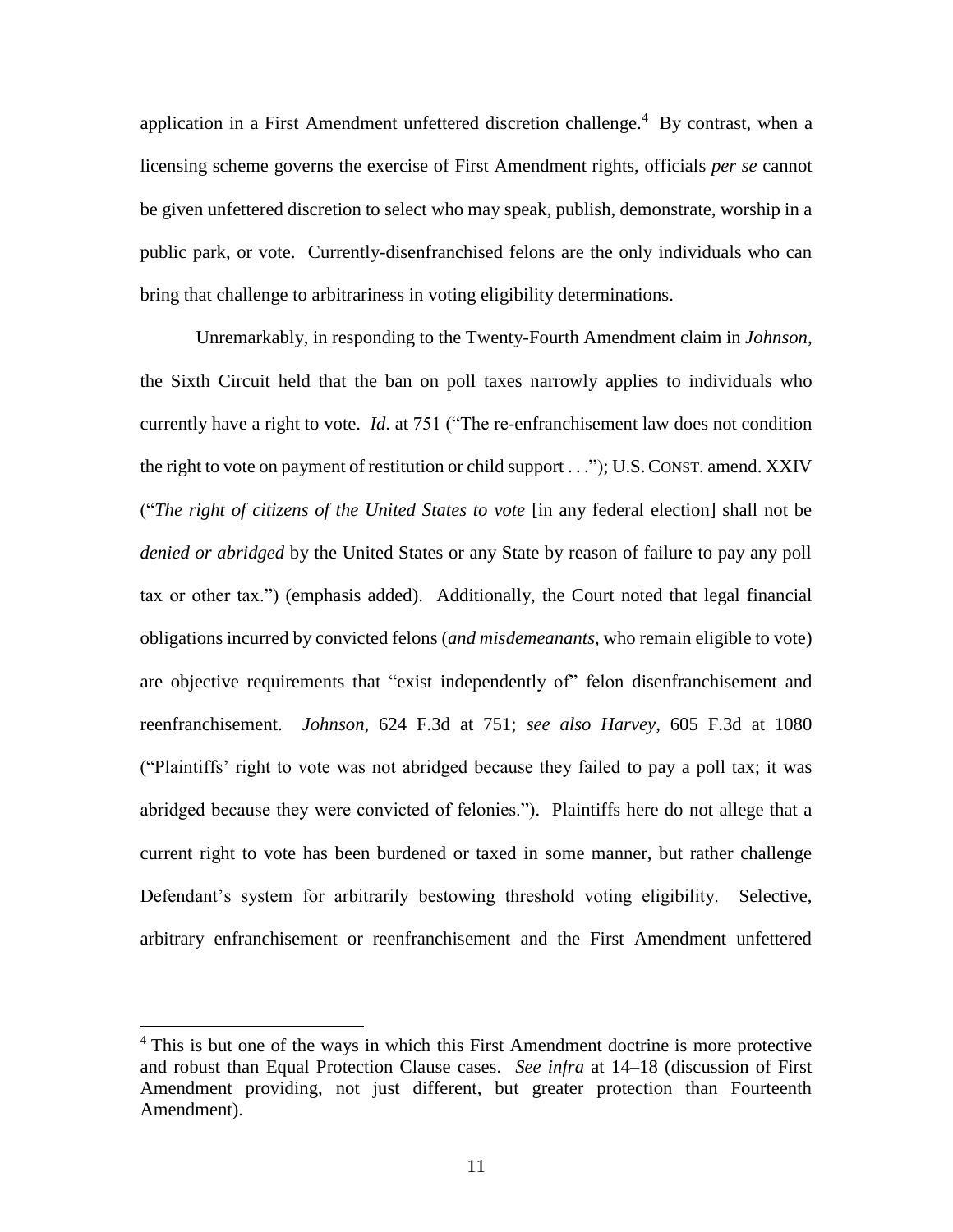discretion doctrine were not raised in *Johnson* and are therefore not covered by its holding. Plaintiffs clearly do not contend that they currently have a right to vote under state law or any per se right to restoration. Rather, Plaintiffs seek a constitutional, non-arbitrary restoration system, which may or may not result in the restoration of their voting rights. They seek to establish that, just like arbitrary enfranchisement, arbitrary reenfranchisement violates the Constitution, and nothing in *Johnson* conflicts with that principle.

At bottom, Defendant wants this Court to decide this case based on the prefix "re" in reenfranchisement. Defendant would surely concede that arbitrary *enfranchisement* is unconstitutional, but if state officials are arbitrarily enfranchising those who were previously eligible to vote, in Defendant's view, the unlawful is made lawful.<sup>5</sup> There is no case, including *Johnson*, that supports that arbitrary distinction.

### **c. Prohibiting arbitrary licensing of First Amendment-protected voting rights does not conflict with Section 2 of the Fourteenth Amendment.**

There is no conflict between Section 2 of the Fourteenth Amendment and the prohibition on arbitrarily licensing First Amendment-protected conduct. The grant of legislative authority in Section 2 of the Fourteenth Amendment must be exercised in a manner consistent with other constitutional provisions and rights. "[T]he Constitution is filled with provisions that grant Congress or the States specific power to legislate in certain areas; these granted powers are always subject to the limitation that they may not be exercised in a way that violates other specific provisions of the Constitution." *Rhodes*, 393 U.S. at 29. This bedrock principle has been echoed in many contexts. In *Tashjian v. Republican Party of Connecticut*, the Court stated that:

<sup>5</sup> Some felons are of course convicted as minors, KY. REV. STAT. § 635.020, and their bid for "*re*enfranchisement" is in fact first-time enfranchisement.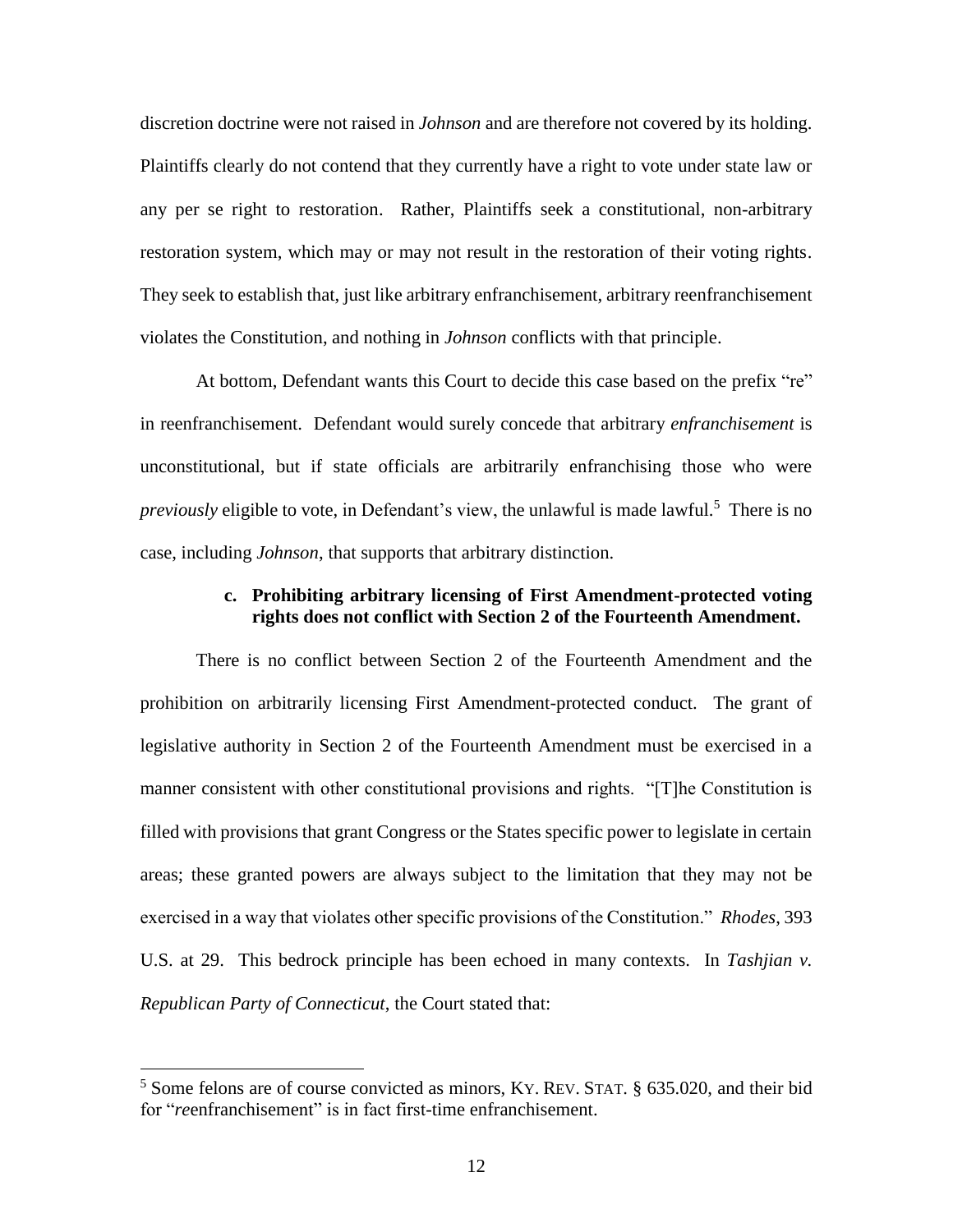[T]he Constitution grants to the States a broad power to prescribe the "Times, Places and Manner of holding Elections for Senators and Representatives," Art. I, § 4, cl. 1, which power is matched by state control over the election process for state offices. But this authority does not extinguish the State's responsibility to observe the limits established by the First Amendment rights of the State's citizens.

479 U.S. 208, 217 (1986); *44 Liquormart, Inc. v. Rhode Island*, 517 U.S. 484, 516 (1996) (holding Twenty-First Amendment's grant of legislative authority to states does not shield laws regulating commerce in or use of alcoholic beverages from First Amendment challenges).

A ruling in Plaintiffs' favor would be entirely consistent with *Ramirez* and would still permit Kentucky to continue disenfranchising felons. The First Amendment imposes independent and specific constitutional limitations, and Plaintiffs only challenge Defendant's claimed power to reenfranchise felons arbitrarily. "[I]n a host of other First Amendment cases," the Supreme Court has rejected the "'greater-includes-the-lesser'" argument, striking down arbitrary licensing schemes with "open-ended discretion . . . even where it was assumed that a properly drawn law could have greatly restricted or prohibited the manner of expression." *City of Lakewood*, 486 U.S. at 766.<sup>6</sup> There is no conflict or even tension between permitting felon disenfranchisement under the Fourteenth Amendment and forbidding arbitrary reenfranchisement under the First Amendment, so this Court need not evaluate which amendment is more "specific" or trumps the other. If two provisions were in conflict, the more specific provision would control, but there is no need to harmonize constitutional provisions that do not conflict. For another example, the Elections Clause authorizes states to draw district maps, but the Supreme Court has

l

 $6$  No state in the country has a law mandating uniform, lifetime disenfranchisement for all felons without any restoration option, a rule that would not violate the First Amendment unfettered discretion doctrine.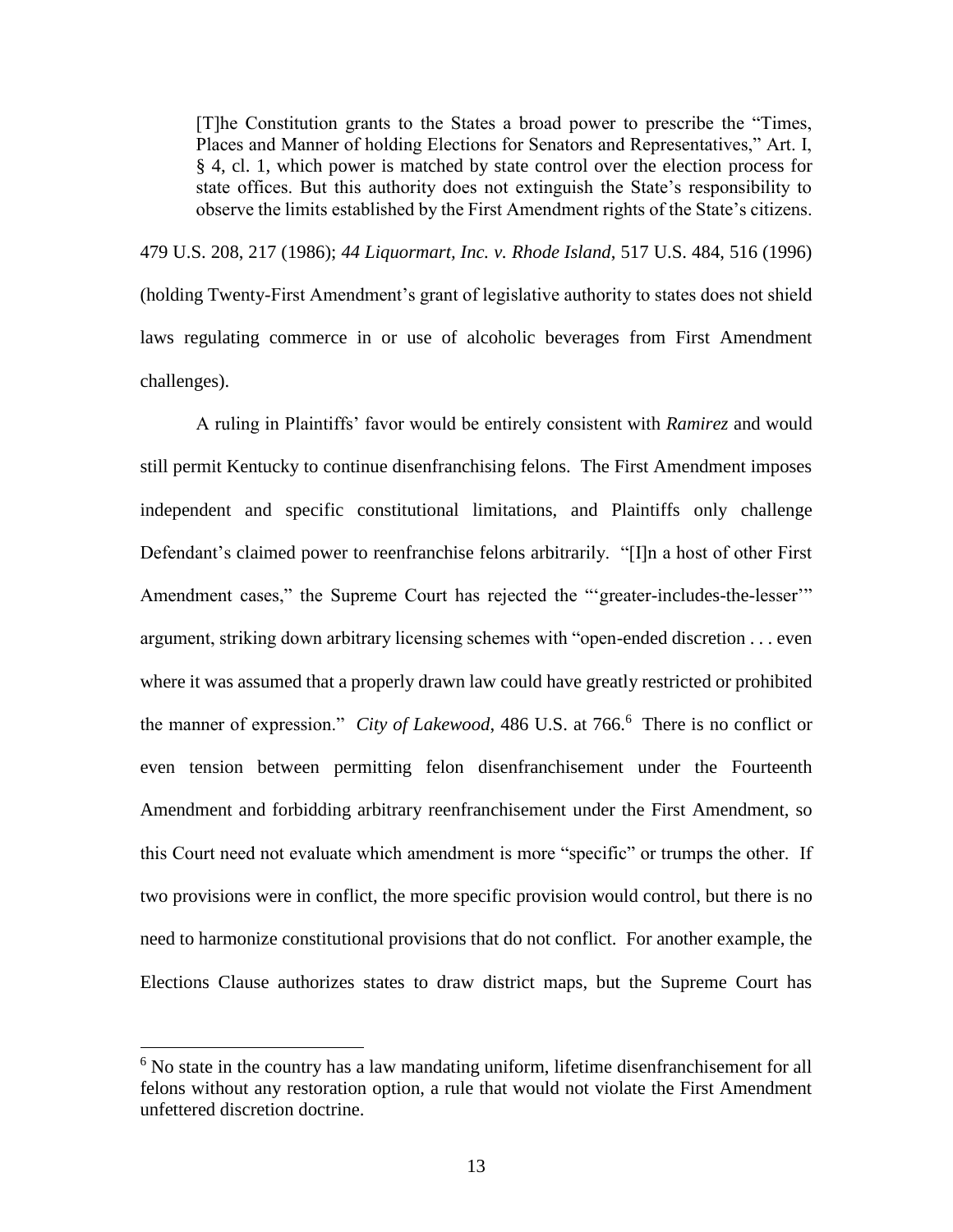consistently held that the more general language of the Equal Protection Clause prohibits racial gerrymandering. *Ala. Legislative Black Caucus v. Alabama*, 135 S. Ct. 1257, 1263– 64 (2015) (summarizing racial gerrymandering test). There is no conflict there either.

Finally, there is also no conflict between a ruling in Plaintiffs' favor on these two First Amendment claims and Section 2 of the Fourteenth Amendment as construed in *Ramirez* because Plaintiffs clearly have not alleged that felon disenfranchisement itself per se violates the First Amendment, as the plaintiffs unsuccessfully argued in *Kronlund v. Honstein*, 327 F. Supp. 71, 73 (N.D. Ga. 1971); *Farrakhan v. Locke*, 987 F. Supp. 1304, 1314 (E.D. Wash. 1997); *Johnson v. Bush*, 214 F. Supp. 2d 1333, 1338 (S.D. Fla. 2002), *aff'd on other grounds sub nom. Johnson v. Governor of the State of Fla.*, 405 F.3d 1214 (11th Cir. 2005) (en banc); *Hayden v. Pataki*, No. 00 Civ. 8586(LMM), 2004 WL 1335921, at \*6 (S.D.N.Y. June 14, 2004); and *Howard v. Gilmore*, 205 F.3d 1333, at \*1 (4th Cir. 2000) (unpublished). Instead, Plaintiffs have argued that *arbitrary* reenfranchisement violates the First Amendment, a constitutional challenge not adjudicated in any of those cases.

### **d. The First Amendment presents rules, doctrines, and causes of action that are analytically and legally distinct from Fourteenth Amendment doctrines, specifically targeted at the challenged scheme, and not subject to Fourteenth Amendment proof requirements.**

Just as Section 2 of the Fourteenth Amendment does not foreclose this action, neither does Section 1. Defendant points to *Beacham v. Braterman*, 300 F. Supp. 182 (S.D. Fla.), *aff'd mem.*, 396 U.S. 12 (1969), *Ohio Adult Parole Auth. v. Woodard*, 523 U.S. 272 (1998), *Connecticut Board of Pardons v. Dumschat*, 452 U.S. 458, 466 (1981), and *Smith v. Snow*, 722 F.2d 630, 632 (11th Cir. 1983) (per curiam). But all of these decisions are Fourteenth Amendment equal protection and/or due process cases, which have nothing to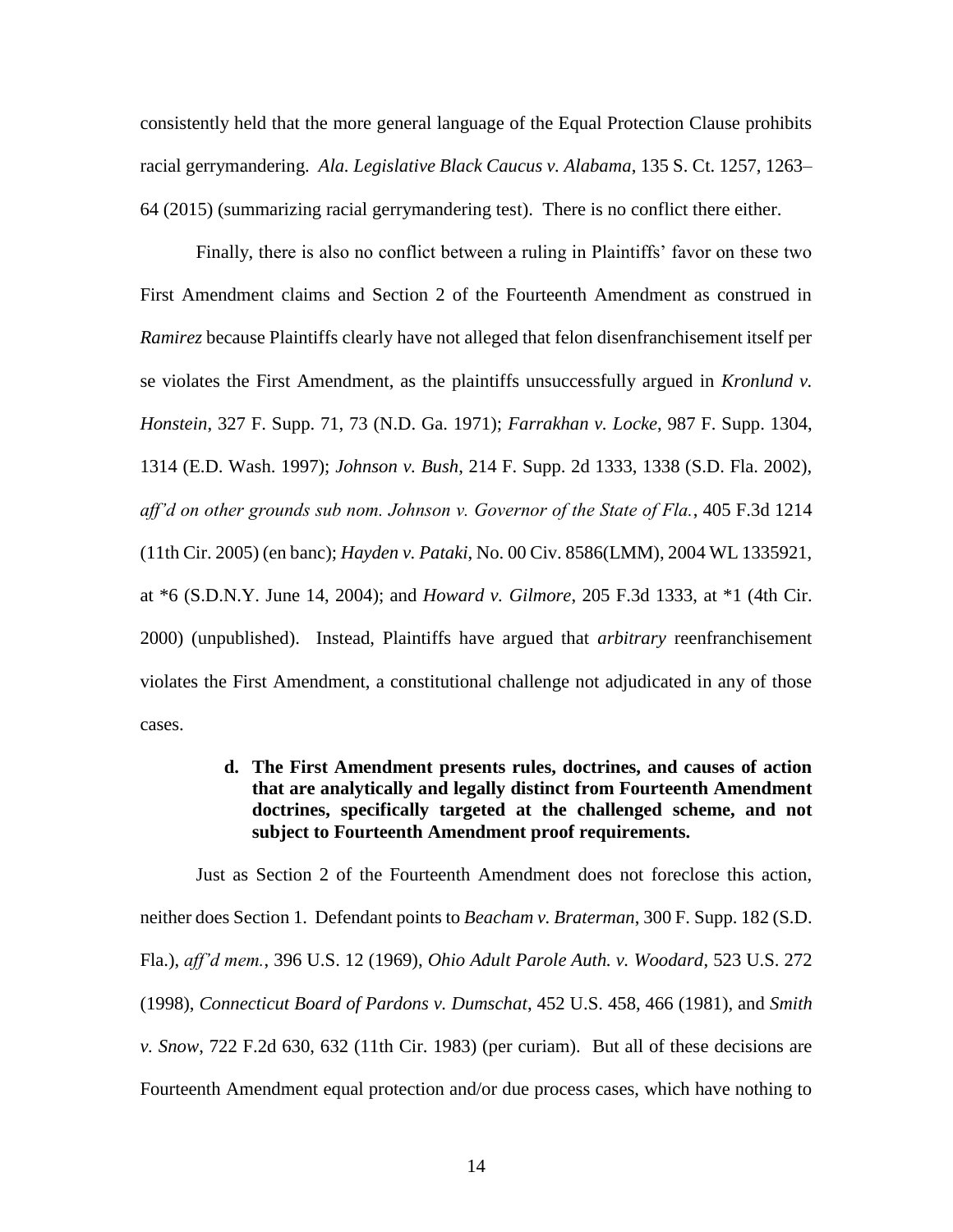say about the First Amendment unfettered discretion doctrine. As such, they do not foreclose this action.

Plaintiffs have asserted no Fourteenth Amendment claims of any kind—under the Due Process clause, Equal Protection clause, or any other clause or cases. Fourteenth Amendment case law does not preempt the First Amendment unfettered discretion doctrine or preclude its application to an arbitrary voting rights restoration scheme. The First Amendment presents rules, doctrines, and causes of action that are distinct from the Fourteenth Amendment, targeted at the challenged restoration process, and not subject to doctrinal requirements specific to Fourteenth Amendment claims. Notwithstanding the dicta Defendant refers to in *Burton v. City of Belle Glade*, 178 F.3d 1175, 1187–88 n.9 (11th Cir. 1999) (challenging city's refusal to annex African-American housing project), *Cook v. Randolph County*, 573 F.3d 1143, 1152 n.4 (11th Cir. 2009) (challenging attempted reassignment to different voting district), and *Irby v. Virginia State Board of Elections*, 889 F.2d 1352, 1359 (4th Cir. 1989) (challenging appointive system for filling public office), no court has ever decided or *could* ever decide that *all* First Amendment rules and doctrines are superfluous or redundant with the Fourteenth Amendment in the voting rights context.<sup>7</sup>

l

<sup>7</sup> These cases originate with *Washington v. Finlay*, 664 F.2d 913 (4th Cir. 1981), a racial minority vote dilution challenge to an at-large election scheme. But the qualifying language in *Washington* that limited the holding to challenges to the dilution of an otherwise-intact right to vote has been omitted through successive, incomplete citations:

*Where, as here, the only challenged governmental act is the continued use of an atlarge election system, and where there is no device in use that directly inhibits participation in the political process*, the first amendment, like the thirteenth, offers no protection of voting rights beyond that afforded by the fourteenth or fifteenth amendments.

*Id.* at 928 (emphasis added). The Court clearly limited its holding to the only situation before it, the dilution of an otherwise-unimpeded vote, and expressed no opinion as to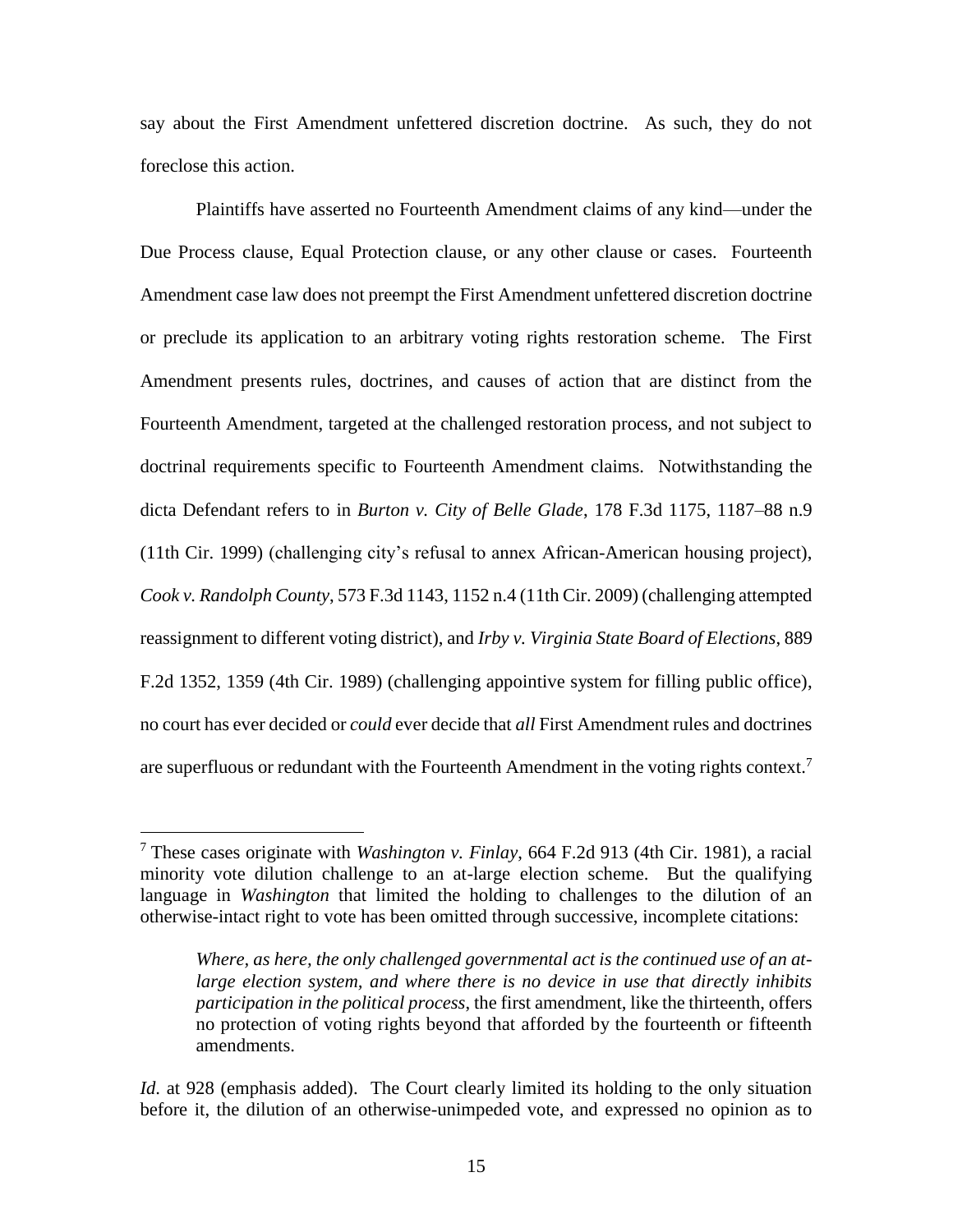This is because no case has ever considered or could ever consider the application of *all* First Amendment doctrines to *all* possible voting rights issues. More to the point, prior to Hand v. Scott, 285 F. Supp. 3d 1289 (N.D. Fla. 2018),<sup>8</sup> no court had ever considered the application of the First Amendment's unfettered discretion doctrine to voting rights restoration.<sup>9</sup>

Holdings are necessarily limited to the facts and claims presented in a case. "[T]he precedential value of a decision should be limited to the four corners of the decisions' [*sic*] factual setting." *Satty v. Nashville Gas Co.*, 522 F.2d 850, 853 (6th Cir. 1975), *aff'd in part on other grounds, vacated in part on other grounds, Nashville Gas Co. v. Satty*, 434 U.S. 136 (1977); *see also Cent. Va. Cmty. Coll. v. Katz*, 546 U.S. 356, 363 (2006) ("[W]e

l

whether a law that denies the right to vote or "directly inhibits participation in the political process," such as an arbitrary restoration scheme, violates the First Amendment.

<sup>&</sup>lt;sup>8</sup> Defendant repeatedly quotes from a stay order issued by the Eleventh Circuit's motions panel in *Hand v. Scott*, 888 F.3d 1206 (11th Cir. 2018), not a final decision on the merits. A different panel of three Eleventh Circuit judges heard oral argument on the merits last July. While that appeal is still pending, the case is now moot following the ratification and implementation of Amendment 4 in Florida, DE 31 ¶ 1 n.1 (Ballot Question 4 citations), Case No. 18-11388, Appellees' Supplemental Brief, and, that stay order, as well as the district court opinion, may be vacated any day now.

<sup>9</sup> Defendant advocates extending to this case dicta in *Burton*, *Cook*, and *Irby*, which concerned very different facts and causes of action, while nevertheless noting that "none of the Plaintiffs' favored licensing-and-permitting cases concerns voting." DE 32-1 at 22; *see also id*. at 19 n.11, 22 (arguing for extension of *Dumschat* and *Woodard* to new First Amendment voting rights context). These arguments are irreconcilable. First, "commonlaw adjudication" has always been an "evolutionary process" that "assigns an especially broad role to the judge in applying [the rule] to specific factual situations." *Bose Corp. v. Consumers Union of U.S., Inc.*, 466 U.S. 485, 502 (1984). Second, the First Amendment unfettered doctrine is a well-developed and well-settled rule that has been consistently invoked for decades to strike down arbitrary licensing schemes regulating an endless array of First Amendment conduct. By contrast, *Burton*, *Cook*, and *Irby* are just three cases that overstated a prior case's holding, overstated their own limited holdings, and do not set forth a well-developed legal principle that applies with respect to all First Amendment claims or all voting rights cases. If the right to vote is protected by the First Amendment (and it is, *see supra* at 3–4), then precedent requires that the unfettered discretion doctrine be applied.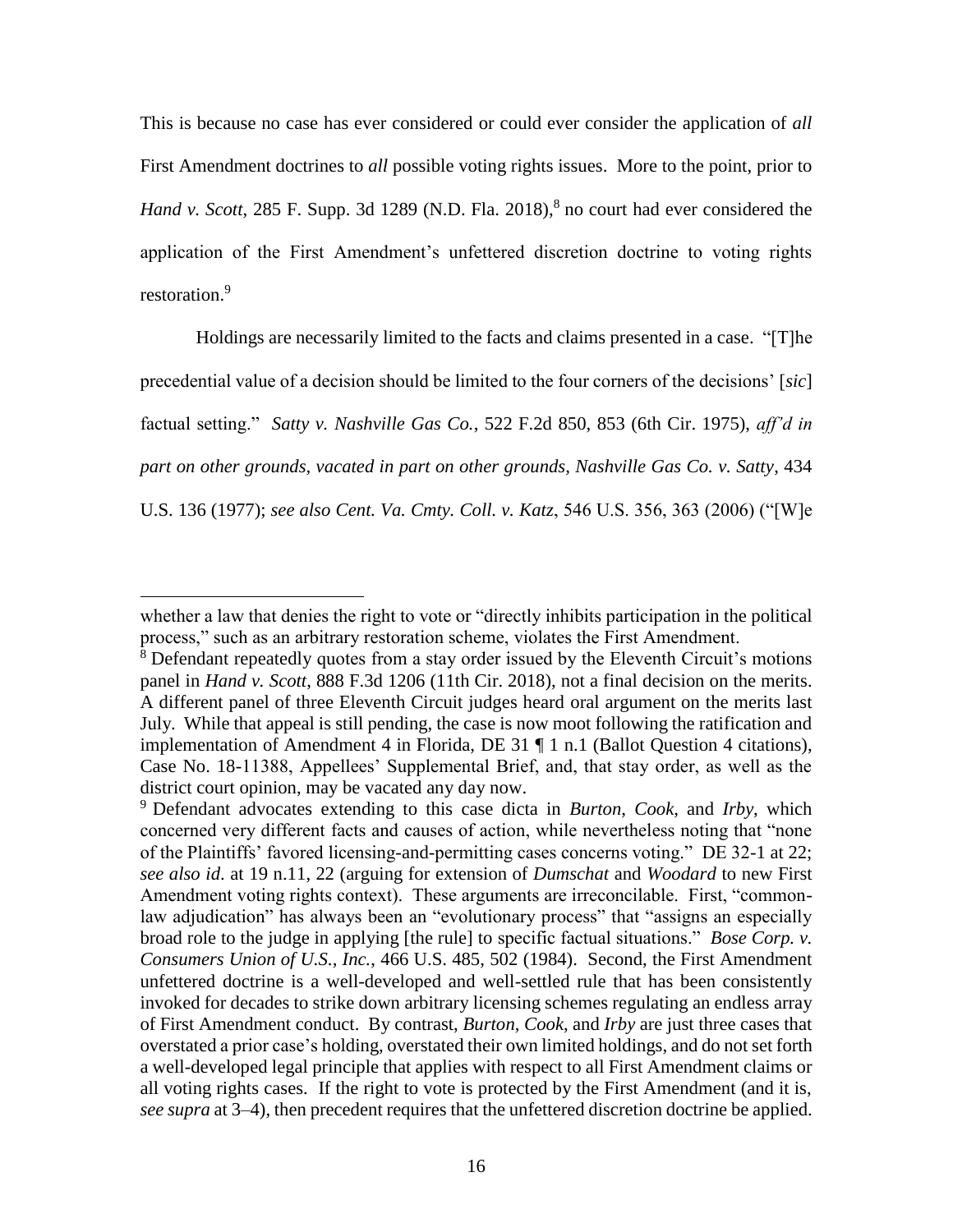are not bound to follow our dicta in a prior case in which the point now at issue was not fully debated.") (citation omitted).<sup>10</sup> Plaintiffs do not know of any case that holds that *all* First Amendment rules, doctrines, or causes of action are redundant with the Fourteenth Amendment's Equal Protection Clause and/or that no First Amendment rule or doctrine is more protective of voting rights than the Equal Protection Clause. This Court need not determine that *Burton*, *Cook*, and *Irby* were wrongly decided in order to distinguish them from the instant claims; they need only be properly limited to their specific facts and claims. The First Amendment may not offer a distinct prohibition from or greater protection than the Fourteenth Amendment when the target is racial discrimination, a city's refusal to annex a majority-black housing project, the reassignment of a registration to another voting district, and the use of appointments to fill public offices.<sup>11</sup>

But the First Amendment unfettered discretion doctrine *does* afford more robust protection than the Supreme Court's Fourteenth Amendment equal protection precedents. The unfettered discretion doctrine is not medicine for an already-ill patient, the way Fourteenth Amendment discrimination law is, but rather a vaccination inoculating First Amendment-protected conduct against disease. The Court has shown zero tolerance for even the risk of discriminatory or arbitrary treatment in the First Amendment context,

<sup>&</sup>lt;sup>10</sup> The Eleventh Circuit has also repeatedly affirmed this principle, which limits the reach of both *Burton* and *Cook*. *See, e.g.*, *KMS Rest. Corp. v. Wendy's Int'l, Inc.*, 361 F.3d 1321, 1326 (11th Cir. 2004) ("[J]udicial decisions can reach only as far as the facts that give rise to them.").

<sup>&</sup>lt;sup>11</sup> Even the plaintiffs-appellants in *Burton* did not differentiate their First Amendment claim: "The court also erred in granting the motion to dismiss plaintiffs' claims under the first and thirteenth amendments . . . . Plaintiffs' rights to be *free of racial discrimination* in voting are protected by these amendments." Brief for Appellants, *Burton v. City of Belle Glade*, 178 F.3d 1175 (11th Cir. 1999) (No. 97-5091), 1998 WL 340845 at \*47 (emphasis added). And as to *Cook*, the facts reveal there was no injury in fact whatsoever and therefore no subject matter jurisdiction. 573 F.3d at 1152–54 & n.4.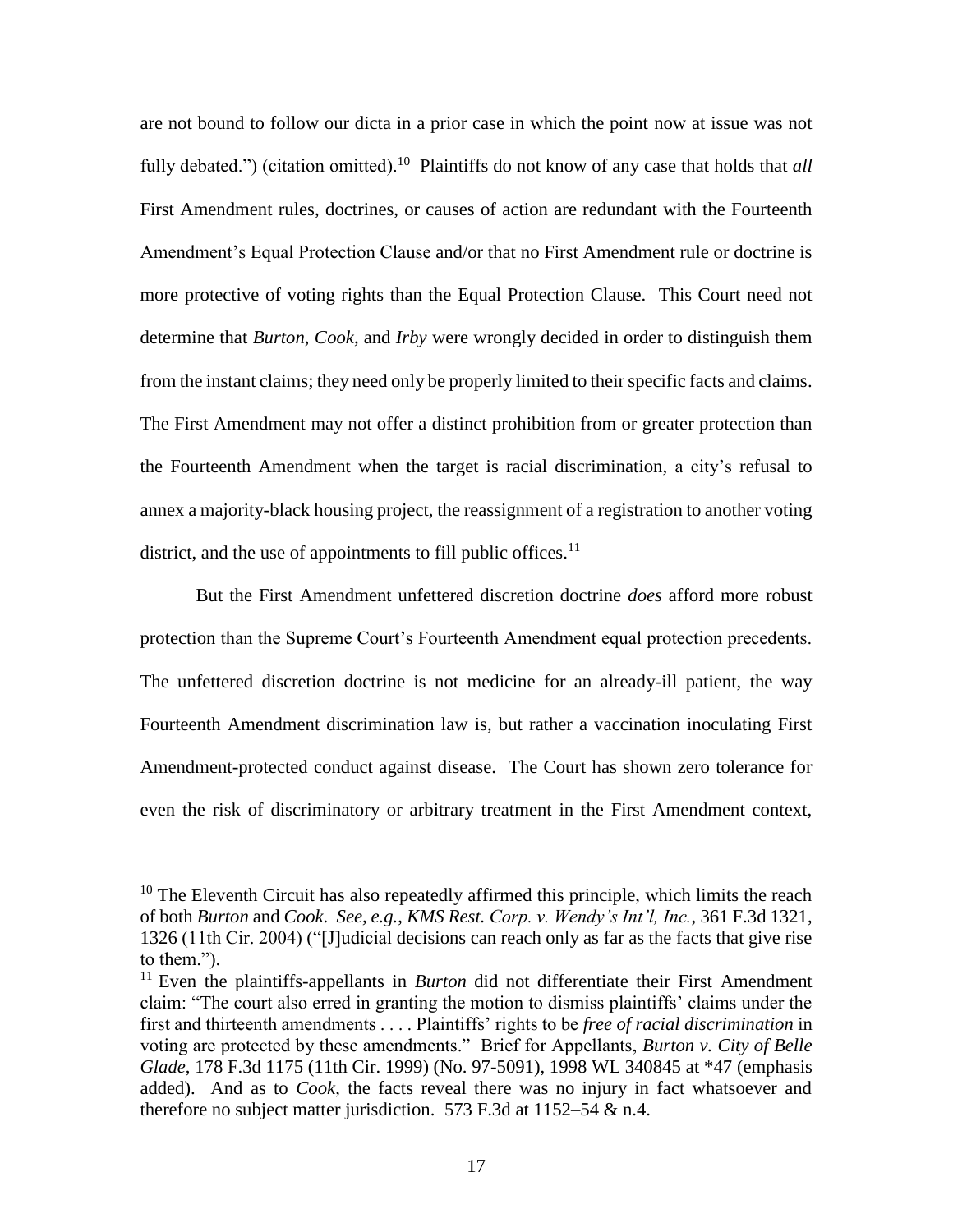whereas discrimination claims under the Fourteenth Amendment require a showing that actual, intentional discrimination has already occurred. *Compare Forsyth Cty.*, 505 U.S. at 133 n.10 (striking down local government's arbitrary permit application process without any proof of actual, intentional discrimination), *with Vill. of Arlington Heights v. Metro. Housing Dev. Corp.*, 429 U.S. 252, 264–65 (1977) (requiring proof of actual, intentional discrimination in equal protection case challenging local government's denial of rezoning application). In *Forsyth County*, the Supreme Court made this distinction clear:

[T]he success of a facial challenge on the grounds that an ordinance delegates overly broad discretion to the decisionmaker rests not on whether the administrator has exercised his discretion in a content-based manner, but whether there is anything in the ordinance preventing him from doing so.

505 U.S. at 133 n.10; *see also Roach v. Stouffer*, 560 F.3d 860, 869 & n.5 (8th Cir. 2009) (holding that, in facial First Amendment challenge to officials' "unbridled discretion" in administering specialty license plate program, pro-life group "need not prove, or even allege" viewpoint discrimination); *Miller*, 622 F.3d at 532 ("[A] plaintiff may bring facial challenges to statutes granting such discretion 'even if the discretion and power are never actually abused.'" (quoting *City of Lakewood*, 486 U.S. at 757)); *Prime Media, Inc.*, 485 F.3d at 351 ("[A] licensing provision coupled with unbridled discretion itself amounts to an actual injury.") (internal quotation marks and citations omitted); *Matwyuk v. Johnson*, 22 F. Supp. 3d 812, 824–25 (W.D. Mich. 2014) (same). Defendant ignores *Forsyth County*, *City of Lakewood*, and their Sixth Circuit progeny, insisting Plaintiffs must prove discrimination, DE 32-1 at 3, 12–13, but with respect, that is not the law. Regardless of whether or how frequently it is exercised, the power to discriminate is prohibited in the First Amendment context: such unfettered, arbitrary power is per se unlawful.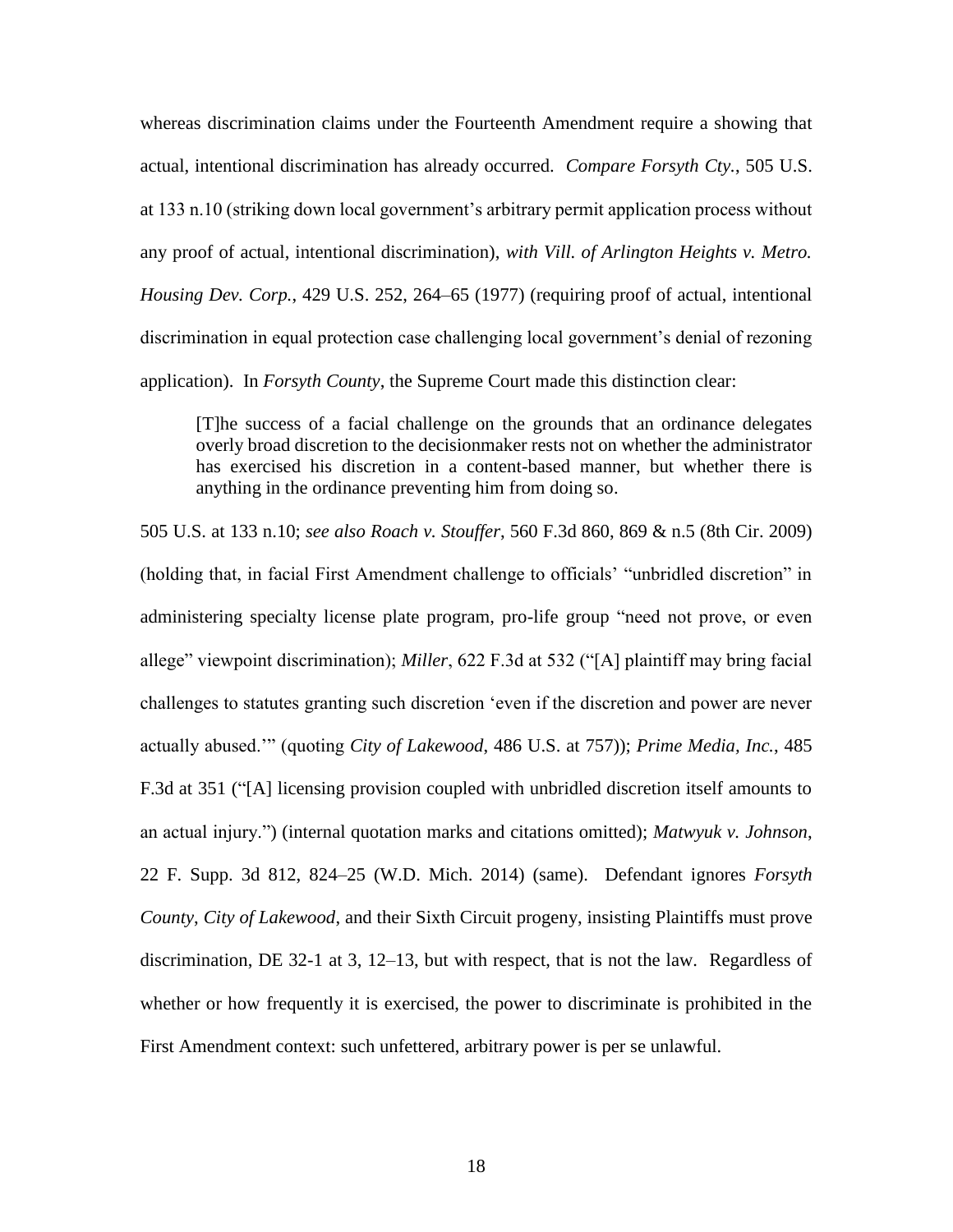## **e. The only aspect of Kentucky's executive clemency system implicated by this case is restoration of the right to vote, and the "clemency" label does not immunize it from constitutional scrutiny.**

Imagine a state law that forced all felons seeking the franchise to submit voter registration applications, along with their criminal records, to state or county election officials and gave those officials unlimited discretion to add these applicants to the voting rolls—to grant or deny them the right to vote. Such arbitrary decision-making authority over the qualification and registration of voters would be clearly unconstitutional. *Louisiana v. United States*, 380 U.S. 145, 153 (1965) ("The cherished right of people in a country like ours to vote cannot be obliterated by the use of laws . . . which leave the voting fate of a citizen to the passing whim or impulse of an individual registrar.").<sup>12</sup> So too does arbitrary decision-making power over voting rights restoration violate the Constitution. Defendant argues the latter is different because voting rights restoration has been incorporated into the clemency process, but that is a superficial and semantic distinction. While the label, the arbiter, and the timing might be different, that hypothetical scheme and the one challenged in this case both violate the Constitution. The word "clemency" has no talismanic power to make the unlawful lawful.

Defendant nevertheless places great weight on the fact that Kentucky has incorporated voting rights restoration into its executive clemency system, which originated with the English monarchy in the Eighth Century. *Herrera v. Collins*, 506 U.S. 390, 412 (1993) ("In England, the clemency power was vested in the Crown and can be traced back

<sup>12</sup> *See also Yick Wo v. Hopkins*, 118 U.S. 356, 369–70 (1886) ("When we consider the nature and the theory of our institutions of government, the principles upon which they are supposed to rest, and review the history of their development, we are constrained to conclude that they do not mean to leave room for the play and action of purely personal and arbitrary power.").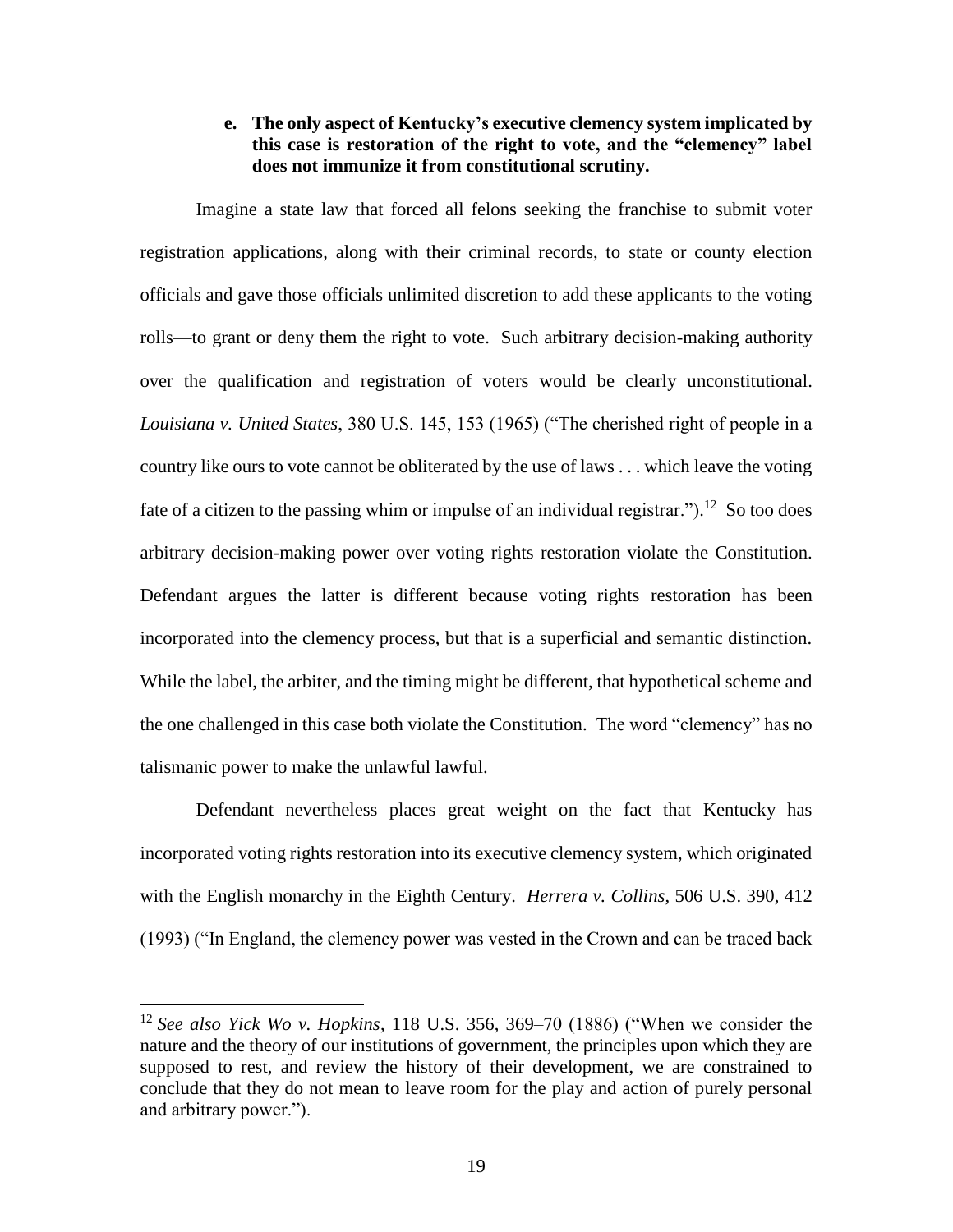to the 700's. Blackstone thought this 'one of the great advantages of monarchy in general, above any other form of government . . .'") (internal citation omitted); *Bowens v. Quinn*, 561 F.3d 671, 676 (7th Cir. 2009) (describing clemency as "one of the traditional royal prerogatives . . . borrowed by republican governments"). But in our constitutional and democratic system of government, labeling reenfranchisement as "clemency" does not immunize it from judicial review. *See, e.g.*, *Osborne v. Folmar*, 735 F.2d 1316, 1317 (11th Cir. 1984) (concluding that "a person may challenge a pardon or parole decision on equal protection grounds though he asserts a due process claim that fails").

Defendant's own authorities demonstrate that clemency powers must still yield to federal constitutional limitations. *See, e.g.*, *Ohio Adult Parole Auth. v. Woodard*, 523 U.S. 272, 288–90 (1998) (O'Connor, J., concurring). *Woodard*, as well as *Connecticut Board of Pardons v. Dumschat*, 452 U.S. 458, 466 (1981), and *Smith v. Snow*, 722 F.2d 630, 632 (11th Cir. 1983) (per curiam), are all *due process* challenges that do not address or foreclose Plaintiffs' claims. In her concurrence in *Woodard*, Justice O'Connor wrote that: "Judicial intervention might . . . be warranted in the face of a scheme whereby a state official flipped a coin to determine whether to grant clemency, or in a case where the State arbitrarily denied a prisoner any access to its clemency process." 523 U.S. at 289. The current absence of any written, objective, and uniform constraints on the Governor's discretion is arguably worse than a coin flip, which at least relies upon pure random chance. There is no conflict between these cases' conclusion that discretionary pardons or commutations are lawful and enjoining arbitrary voting rights restoration as unlawful. *Woodard* and *Dumschat* are not obstacles to a ruling in Plaintiffs' favor, because such a judgment in this case would only affect the right to vote as incorporated in the executive clemency process.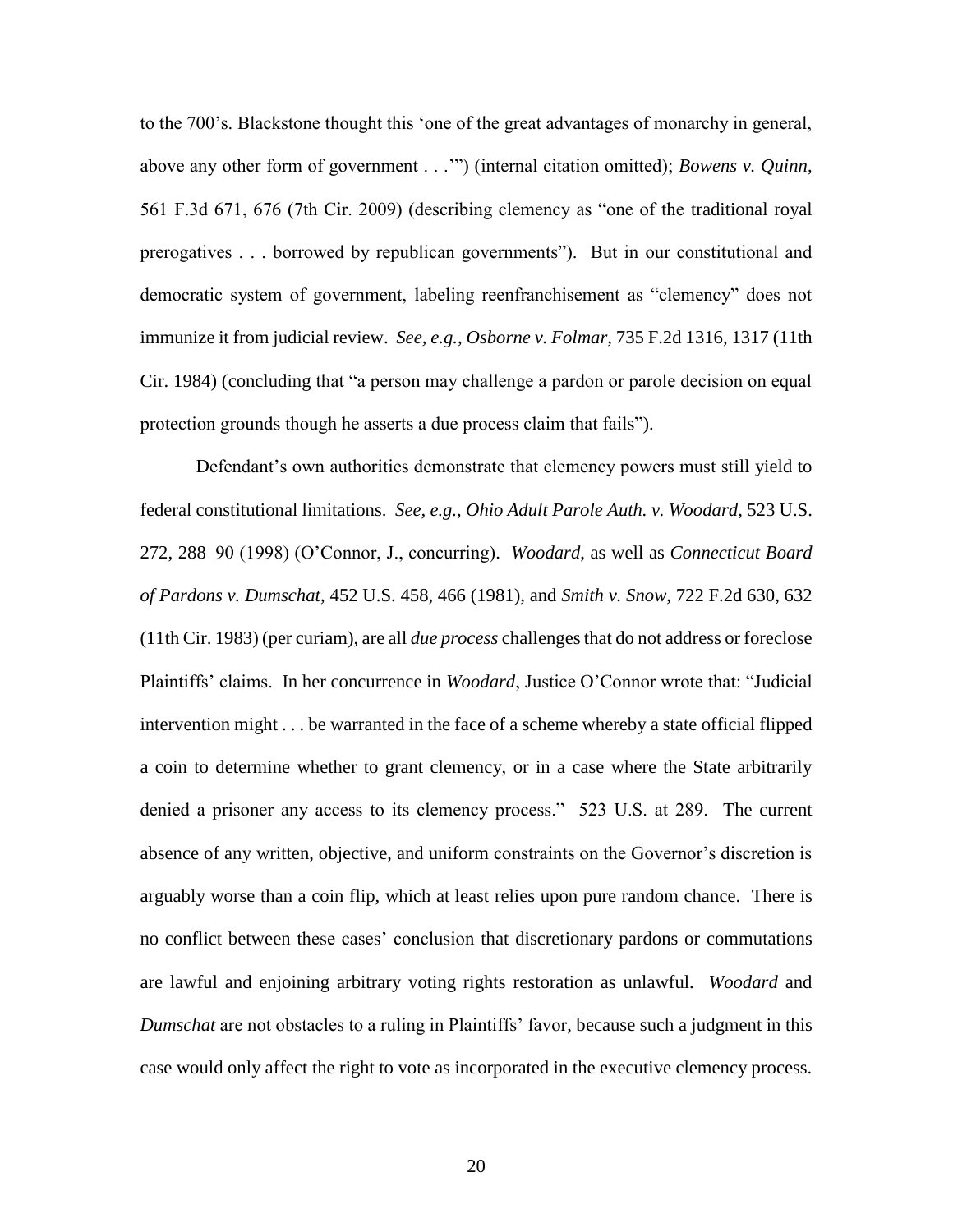Those cases had no occasion to consider the singular and powerful protections for First Amendment rights, which go above and beyond what due process and equal protection afford.

A ruling in Plaintiffs' favor would merely apply a well-settled First Amendment doctrine to yet another area of First Amendment-protected expression, association, or conduct, as it has been routinely applied in different factual contexts for eighty years. The decision to incorporate voting rights restoration into the executive clemency system has created a specific and narrow First Amendment violation in Kentucky. A ruling in Plaintiffs' favor would be limited to the right to vote and need not alter any other aspect of the executive clemency system. Other species of executive clemency, including pardons and commutations, would remain constitutional.<sup>13</sup>

Restoration is available to all felons separate and independent from a full pardon, which confers *many* other benefits and rights that do not implicate the First Amendment. KY. CONST. §§ 77, 145. Accordingly, a decision in Plaintiffs' favor would have no effect on discretionary full pardons, because Kentucky has not made full pardons the single, exclusive means for voting rights restoration. If a state did so and that rule was challenged in a future case, the First Amendment doctrine outlined here would require that the right to vote—and only that right—be handled separately from the discretionary pardon power at the state or federal level. But that is not this case and even that further, derivative holding would not mean that the state or federal pardon power itself is "constitutionally suspect."

<sup>&</sup>lt;sup>13</sup> Because this case is narrowly aimed at voting rights restoration, it also does not implicate other rights included in civil rights restoration, such as running for office or serving on a jury. KY. CONST. § 150; KY. REV. STAT. § 29A.080(2). Those would remain subject to the Governor's discretionary clemency authority.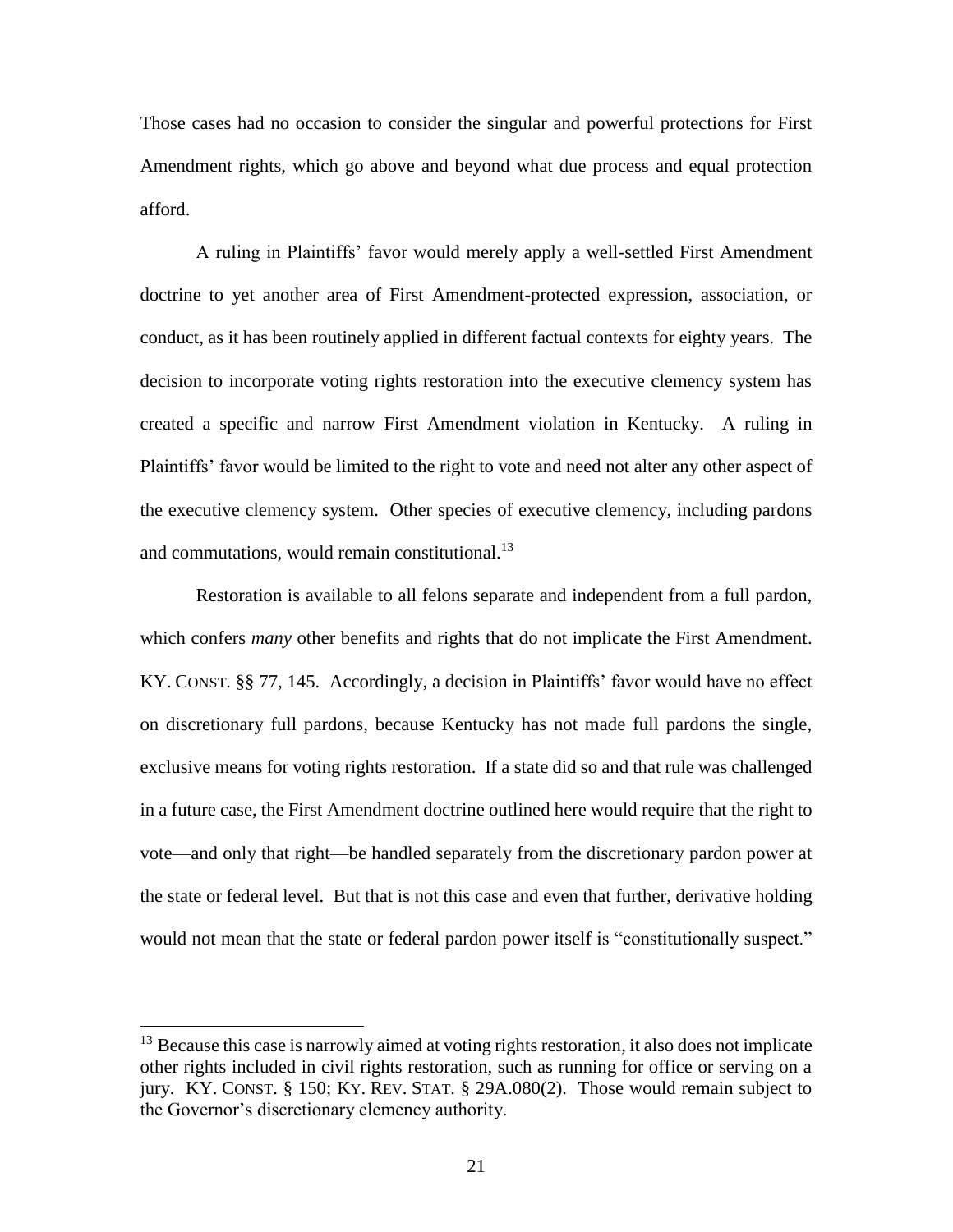DE 32-1 at 7. It is only bringing felon disenfranchisement and reenfranchisement into the discretionary clemency system that has caused a constitutional problem here, not the pardon power or disenfranchisement alone. There are numerous cases in which two otherwise-lawful government actions combine or interact to violate the Constitution. *See, e.g.*, *West Lynn Creamery, Inc. v. Healy*, 512 U.S. 186 (1994) (holding nondiscriminatory tax and local subsidy program operated in tandem to violate Dormant Commerce Clause).

Reenfranchisement is neither inherently a clemency function nor inherently part of the pardon power; it can be and often is handled separately from the clemency system and as a separate alternative to a pardon. Today, unless a felon obtains a full pardon prior to sentence completion, thirty-eight states and the District of Columbia have removed reenfranchisement from the clemency system by creating a non-discretionary path to restoration, typically by restoring voting rights following the completion of incarceration, parole, probation, and/or a waiting period. DE 31  $\P$  1 & n.1.<sup>14</sup> Further, there is evidence that voting rights restoration is functionally very different from a pardon. For example, former Governor Beshear's 2015 Executive Order underscored that the restoration it was effecting should "not be construed as a pardon" and, accordingly, it would "not operate as

l

 $14$  The sole caveat is the exceedingly limited permanent disenfranchisement provision in Maryland. Maryland forces felons "convicted of buying or selling votes" to seek a pardon to regain their voting rights. MD. CODE ANN. ELEC. LAW § 3-102(b)(3). For all other felons in Maryland, restoration occurs upon the end of incarceration. Nebraska should not be on Defendant's list of states with discretionary restoration, because Nebraska law restores all felons upon completion of a two-year waiting period after sentence completion, even if they are not granted full pardons. NEB. REV. STAT. ANN. § 29-112. Likewise, Tennessee is erroneously included because the state appears to have a non-discretionary, albeit convoluted, process for voting rights restoration. TENN. CODE. ANN. §§ 40-29-202– 204; *id*. § 40-29-203 ("A person eligible to apply for a voter registration card and have the right of suffrage restored, pursuant to § 40-29-202, may request, and then *shall be issued*, a certificate of voting rights restoration . . .") (emphasis added). Maine and Vermont are excluded here because they never disenfranchise felons, even during incarceration.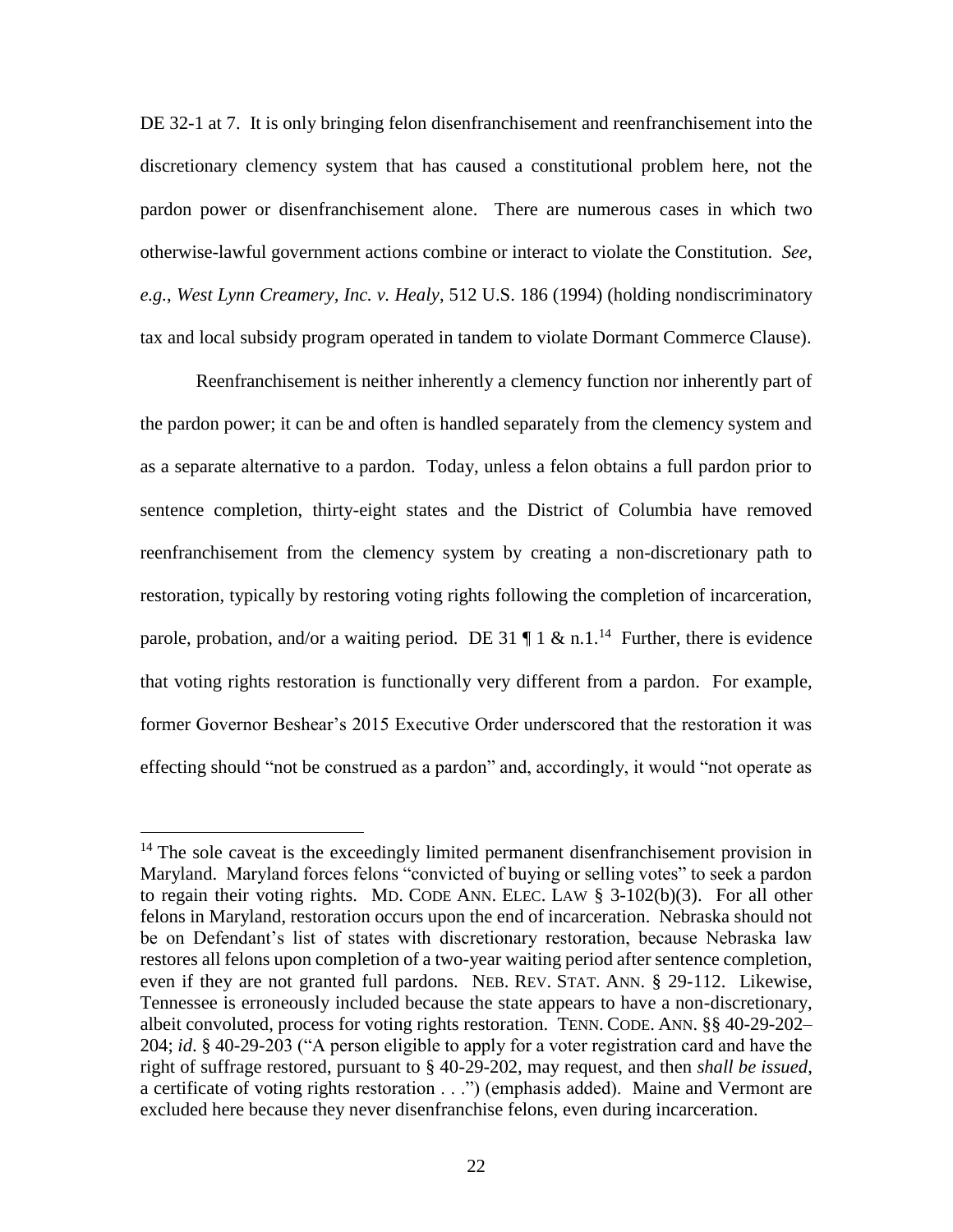a bar to greater penalties for second offenses or a subsequent conviction as a habitual criminal."<sup>15</sup>

It is meaningless to compare capital punishment or the deprivation of physical liberty with arbitrary reenfranchisement. DE 32-1 at 19 n.11. Due process and the other rights of criminal defendants are afforded prior to the deprivation of life, physical liberty, and other rights, but the First Amendment is triggered when the state engages in arbitrary voting rights restoration. Under existing law, disenfranchisement persists long after many Kentuckians regain their physical liberty. These are separate constitutional interests governed by different constitutional frameworks, and the Constitution does not impose false choices between life and liberty or physical liberty and the right to vote.

Lastly, Defendant argues that a ruling in Plaintiffs' favor would call into question discretionary restoration of firearm authority. DE 32-1 at 2, 7–8. Since *District of Columbia v. Heller*, 554 U.S. 570 (2008), litigants around the country have sought to extend the First Amendment unfettered discretion cases to the Second Amendment. They have all failed. *Drake v. Filko*, 724 F.3d 426, 435 (3rd Cir. 2013); *Young v. Hawaii*, 911 F. Supp. 2d 972, 991–92 (D. Haw. 2012) (collecting cases); *but cf. Fisher v. Kealoha*, 855 F.3d 1067, 1072 (9th Cir. 2017) (Kozinski, J., "ruminating") (suggesting that Second Amendment rights should not be subjected to unconstrained discretion) ("Criminal punishment, of course, always involves the deprivation of rights, but such deprivations can still raise constitutional concerns. . . . This unbounded discretion sits in uneasy tension with how rights function. A right is a check on state power, a check that loses its force when it exists at the mercy of the state."). Whatever the outcome here, those efforts will likely

<sup>15</sup> DE 31 ¶ 31 (quoting Ky. Exec. Order No. 2015-871 (Nov. 24, 2015)).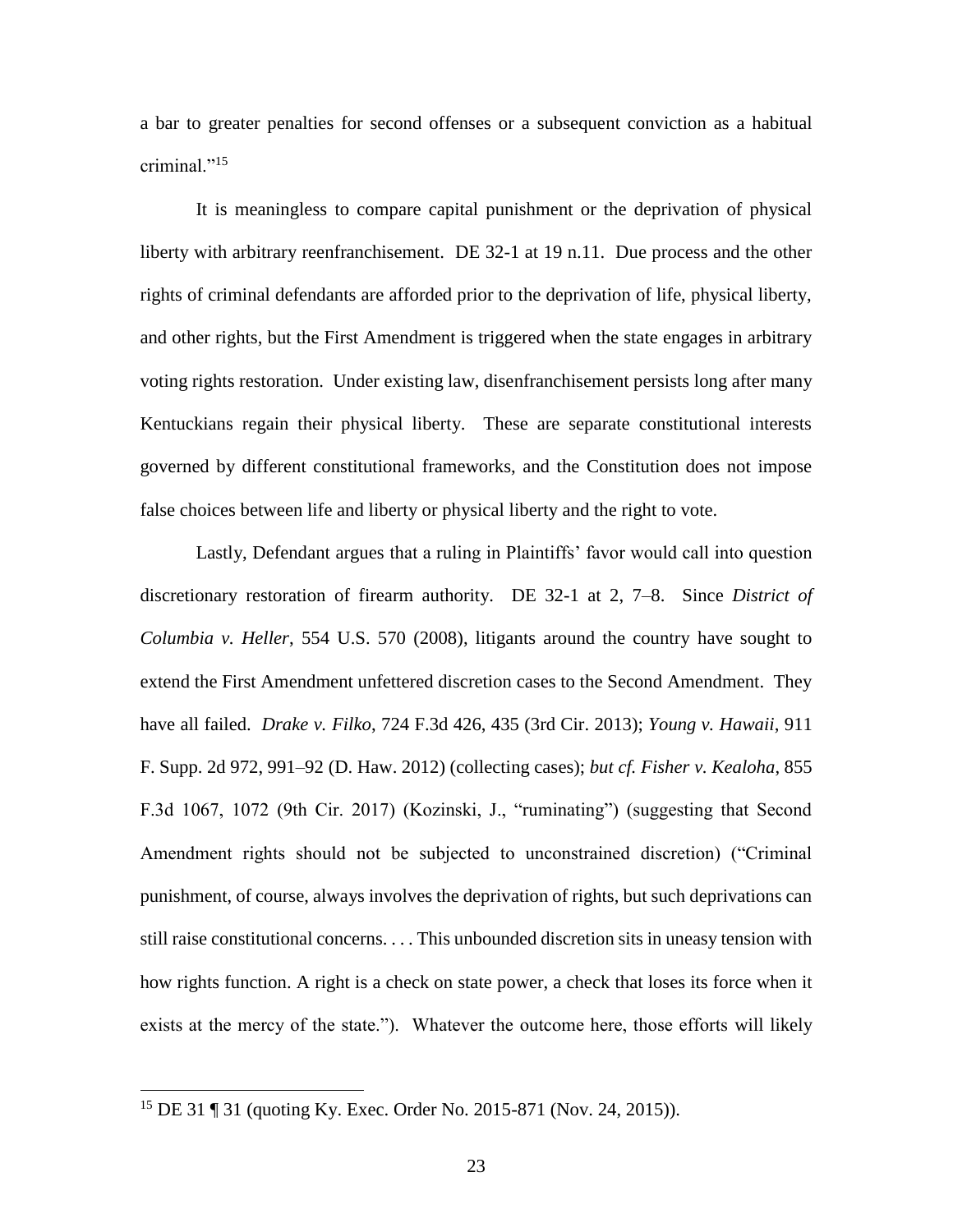continue and will require the consideration of factors different from the principles and considerations that govern the inquiry into arbitrary licensing or allocation of voting rights.

## **III. The lack of reasonable, definite time limits on the Governor to make a decision to grant or deny a restoration application also violates the First Amendment.**

Kentucky's voting rights restoration scheme also lacks any reasonable, definite time limits by which the Governor must make a decision to grant or deny a restoration application. As alleged, Defendant Governor Bevin does not deny any applications; he just indefinitely holds those he does not grant. DE 31 ¶ 35. This also violates the First Amendment. The Supreme Court also has held that a licensing scheme "that fails to place limits on the time within which the decisionmaker must issue the license is impermissible." *FW/PBS, Inc. v. City of Dallas*, 493 U.S. 215, 226 (1990). This is because "[w]here the licensor has unlimited time within which to issue a license, the risk of arbitrary suppression is as great as the provision of unbridled discretion." *Id*. at 227; *Riley v. Nat'l Fed'n of the Blind of North Carolina, Inc.*, 487 U.S. 781, 802 (1988) (same); *East Brooks Books, Inc. v. City of Memphis*, 48 F.3d 220, 224 (6th Cir. 1995) ("Failure to place time limitations on a decision maker is a form of unbridled discretion."). Without fixed, neutral time limits, there is a significant risk of arbitrary or discriminatory treatment of a pending application.

If this Court were to rule in Plaintiffs' favor on Count One, the requested injunction would give the state the freedom to craft a non-arbitrary restoration system. Depending on the specifics of that replacement non-arbitrary scheme, *e.g.*, if there were no application requirement but rather an enumerated list of specific criteria, ultimately it might be unnecessary for this Court to order relief as to Count Two.

#### **IV. Defendant's remaining policy-based arguments are unavailing.**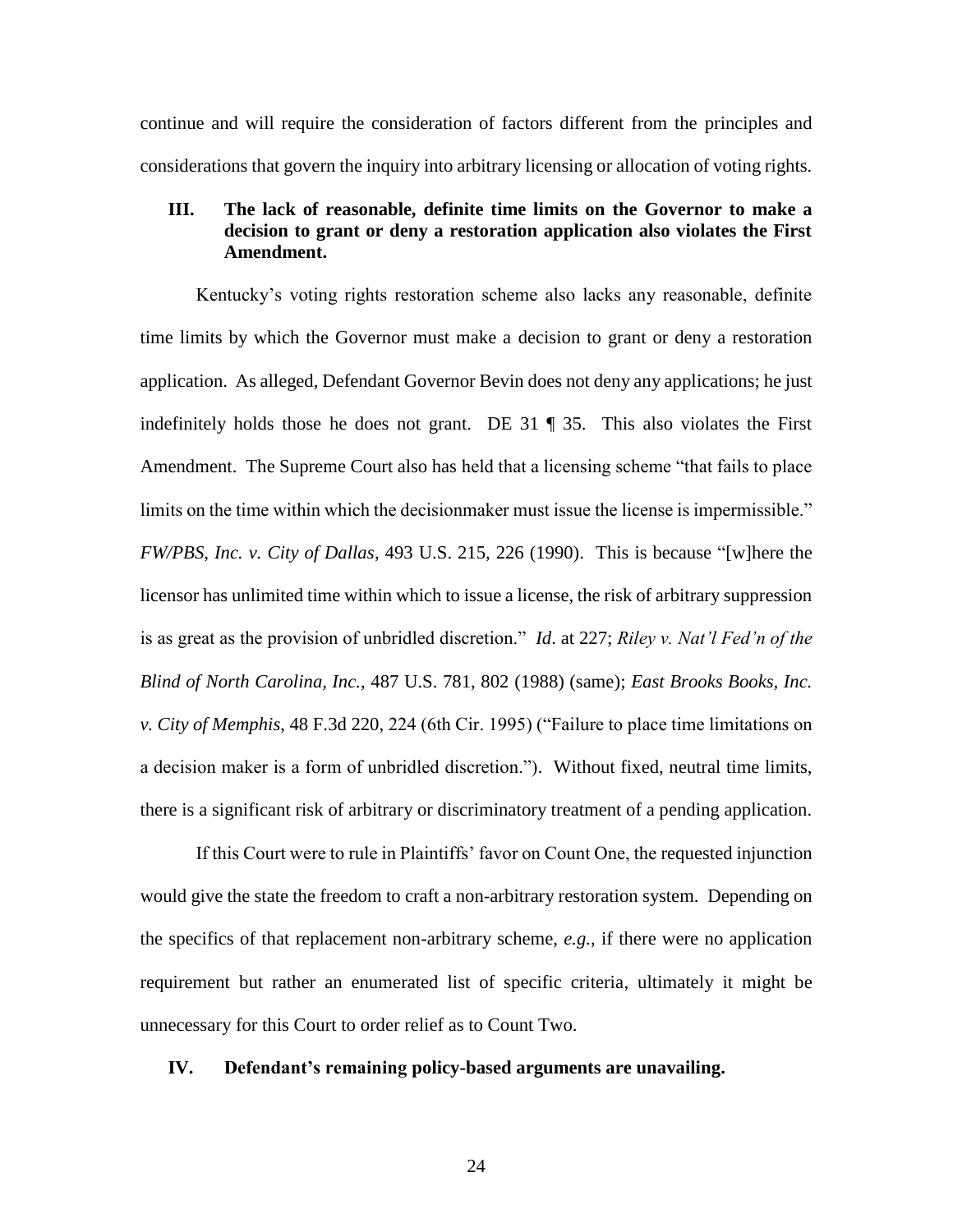From the very first sentences of the memorandum in support of the Motion to Dismiss, Defendant disregards the U.S. Constitution's Supremacy Clause, U.S. CONST. art. VI, cl. 2, and the concept of judicial review. DE 32-1 at 1. Whether Kentucky's legislature and citizens seek to amend the state Constitution or not has no bearing on the constitutionality of the current restoration scheme challenged in this case. The longevity of Kentucky's current scheme is similarly irrelevant. DE 32-1 at 1. Plaintiffs have not discovered and Defendant has not cited any abstention doctrine related to proposed legislation or amendments that may or may not be adopted. *Id*. at 1-2 & n.1. And contrary to Defendant's assertions, *id*. at 1, 4–5, Plaintiffs' requested relief seeking specific, objective rules and criteria for voting rights restoration would give Defendant, not the Court, the opportunity to make specific policy decisions.<sup>16</sup> The Court need only assure itself that the replacement scheme is non-arbitrary.

Accordingly, Plaintiffs respectfully request that Defendant's Motion to Dismiss be denied or, in the alternative, that any dismissal be ordered without prejudice.

DATED: March 8, 2019 Respectfully submitted,

 $\overline{a}$ 

/s/ Jon Sherman

Jon Sherman\* D.C. Bar No. 998271 Michelle Kanter Cohen\*

<sup>&</sup>lt;sup>16</sup> Defendant claims that "[t]his lawsuit, at base, is an attempt to impose the Plaintiffs' policy preferences on the Commonwealth through judicial fiat." DE 32-1 at 1. The requested injunction is what the First Amendment requires, not a "policy preference." The relief Plaintiffs seek is extremely modest, the absolute minimum fair treatment guaranteed by the Constitution. Plaintiffs ask that Defendant be ordered to put in place *any* nonarbitrary scheme. That replacement scheme may or may not comport with Plaintiffs' individual policy preferences or ideas of a fair restoration system, but it will at least eliminate arbitrariness from the system and cure the constitutional defect. There are other efforts to make significant, larger changes to Kentucky law on voting rights restoration, which may or may not succeed, but those efforts are irrelevant to this narrow challenge.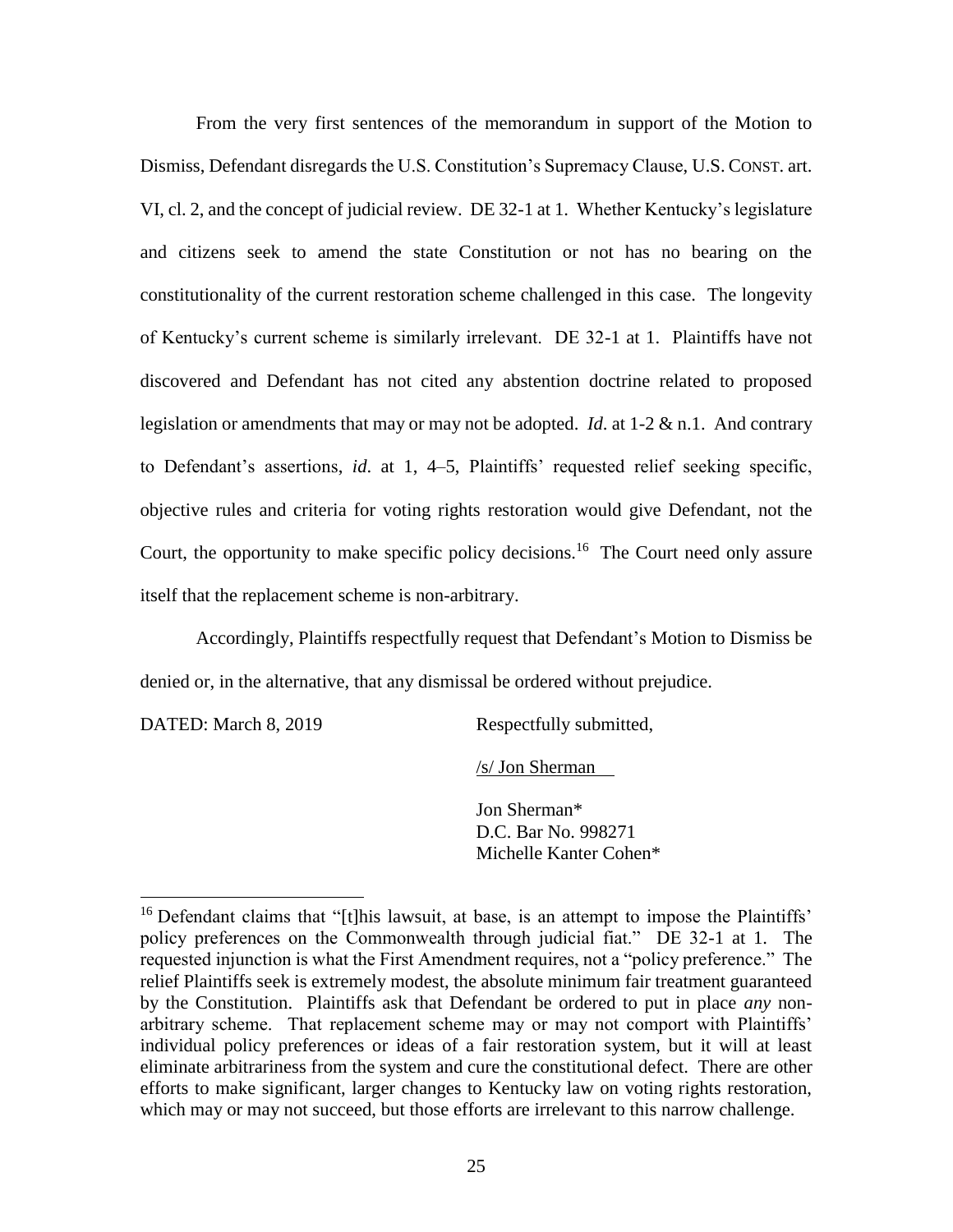D.C. Bar No. 989164 Massachusetts Bar No. 672792 (inactive) Fair Elections Center 1825 K St. NW, Suite 450 Washington, DC 20006 jsherman@fairelectionscenter.org mkantercohen@fairelectionscenter.org Phone: (202) 331-0114

Ben Carter Kentucky Bar No. 91352 Kentucky Equal Justice Center 222 South First Street, Ste. 305 Louisville, KY 40202 ben@kyequaljustice.org Phone: (502) 303-4062

*Counsel for Plaintiffs*

\**Admitted Pro Hac Vice*